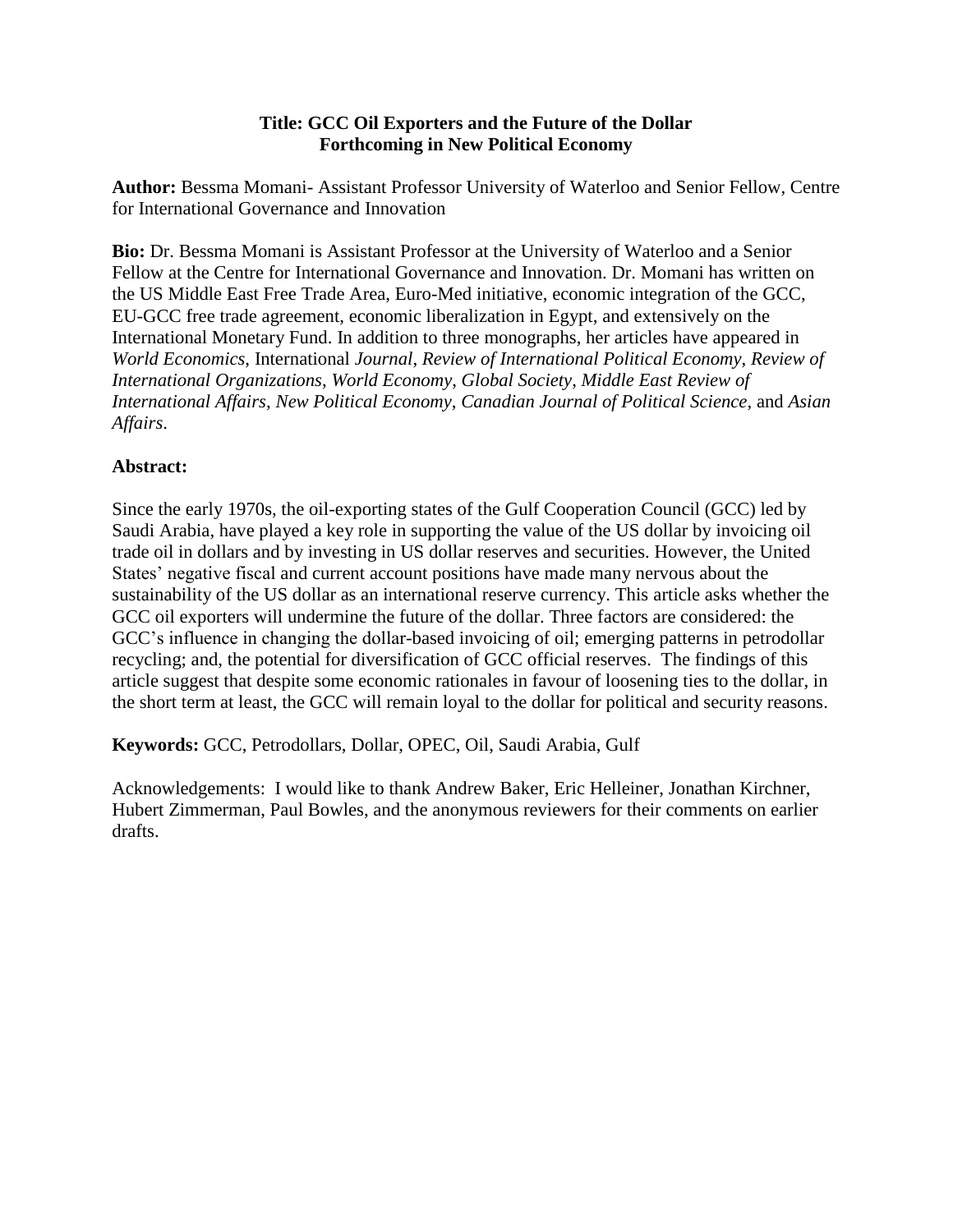#### **Introduction**

Since the mid-1970s, the value of the United States' dollar has been upheld by a number of domestic and international factors. An often underestimated factor is that oil is sold and traded in US dollars. Arguably, having the dollar used as the "main invoice currency" for oil makes the trade of this vital resource the new post Bretton Woods' Fort Knox guarantee of the dollar.<sup>1</sup> The world"s continued confidence in dollar denominated and US government debt is further supported by the use of petrodollars in oil trade and petrodollar recycling in the global financial system. It is argued that states have partial faith in the value of the dollar because the world"s lifeline of fuel and production is purchased and sold using petrodollars. After all, whether measured by value or volume, oil is the most traded good around the world. Consider that, in 2006, the world spent \$5.5 billion per day buying crude oil.<sup>2</sup> In effect, the world's oilconsuming states sustain a continued and diversified demand for dollars.

The Gulf Cooperation Council"s (GCC) members- Bahrain, Kuwait, Oman, Qatar, the United Arab Emirates, and (lead by) Saudi Arabia- have the largest proven oil reserves in the world and are among the world"s largest oil-exporting states (See Table 1). The GCC has historically supported oil-pricing in dollars and helped to reassert the strength of the dollar in the post-Bretton Woods era. Over many years, the Gulf states have accumulated large dollar-based foreign exchange reserves. They have also recycled their petrodollar wealth through purchasing US debt and securities which kept the US dollar less vulnerable to fiscal and inflationary pressures. As oil-exporters continued to accumulate dollars in their reserves and recycle their petrodollars into dollar-based securities, they would have less interest in switching the dollarbased invoicing of oil trade and also have less interest in diversifying their official reserves with non-dollars.

With record high oil prices since 2004, the GCC oil-exporters have been experiencing impressive economic growth. For example, GCC oil earnings averaged \$146billion/year in the 1997-2002 period, which more than doubled to \$327billion/year in the 2002-2006 period.<sup>3</sup> Oil prices have risen from \$20/barrel in 2001, to \$60/barrel in 2006, to \$130/barrel in mid-2008. If Goldman Sachs analysts' predictions of \$200/barrel by end-2008 are materialized, the GCC oil earnings will propel.<sup>4</sup> These oil earning are translating into positive economic indicators for the Gulf. For example, the GCC"s real GDP growth rates had increased on average by 3.2%/year from 1999- 2002 and on average by  $7.1\%$ /year from 2003-2007.<sup>5</sup> The GCC's gross official reserves have also increased substantially: \$53.5billion (2003); \$67.8billion (2005); \$388.4billion (2007); and  $$514.3$ billion (estimated 2008).<sup>6</sup>

Enhanced oil-earnings also mean that the six GCC states have burgeoning current account surpluses at \$200 billion (2006); in comparison, China has a current account surplus of \$250 billion  $(2006)$ .<sup>7</sup> This has also meant that the GCC have sizeable foreign reserves of which, by some estimates, 60% are held in US dollars. In 2005, GCC and non-GCC oil-exporters' reserves have surpassed the savings of Asian countries (See Figure 1). Moreover, the IMF projects that, over time, oil-exporters (includes non-GCC states) will accumulate more foreign exchange reserves and Asia will acquire less.<sup>8</sup> These foreign exchange reserves actually underestimate the GCC"s foreign savings because investment agencies outside the Central Banks, like the Abu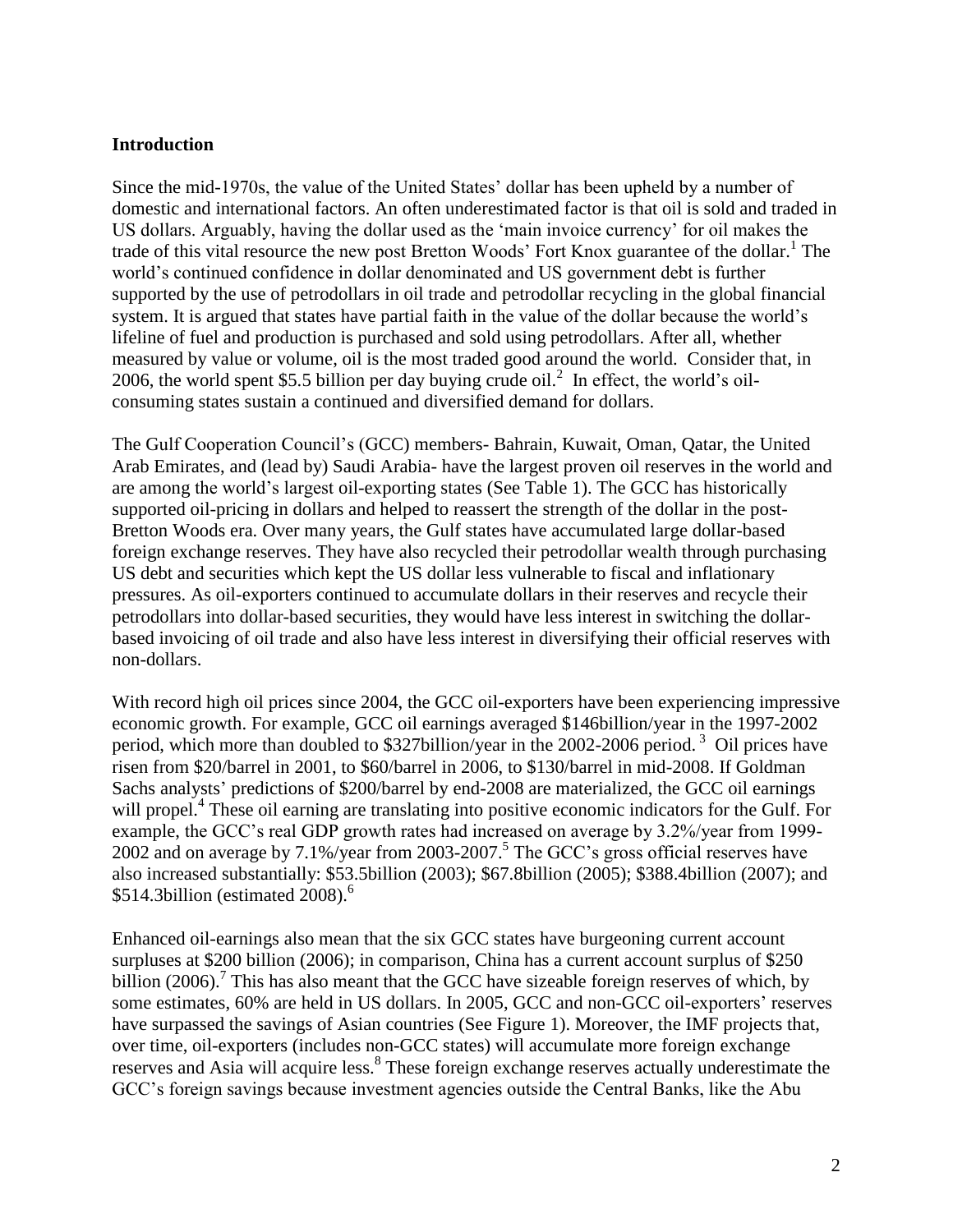Dhabi Investment Authority and the Saudi Arabian Monetary Agency, professionally manage a large portion of their states' unreported foreign reserves.<sup>9</sup> Hence, it is estimated that the GCC had \$1.6 trillion (or 225% of its GDP) to \$2 trillion in foreign assets (end of 2006); of these foreign assets, it is estimated that 67% are owned by GCC governments and 33% by private individuals.<sup>10</sup> In comparison, China holds \$1.1 trillion in foreign reserves, or 42% of its GDP.<sup>11</sup> Much of this GCC wealth is either earned, saved, or spent in US dollars and hence the GCC are key players in determining the future of dollar stability.

Despite the past three decades of dollar stability, in the last five years there has been a global decrease in the use of the US dollar as a medium of exchange in international trade. Moreover, the dollar"s position as a reserve asset is now threatened by a new currency on the block: the Euro (For econometric results by Chinn and Frankel, See Figure 2).<sup>12</sup> The United States' negative fiscal and current account position today has made many nervous about the future of the US dollar as an international reserve currency and has led to the search for potential "tipping points' where states or market actors might 'cash out' of the dollar system.<sup>13</sup> Some market analysts have predicted a dire and disorderly fall of the US dollar.<sup>14</sup> For many oil-exporters, the slow depreciation of the US dollar has also created an opportunity loss of oil revenues and has created drastic rises in Gulf inflation rates (double-digit inflation in both Qatar and the UAE). Moreover, as the exchange value of the US dollar continues to be erratic, speculators who trade oil on futures markets have reaped an increasing share of the profits made on today"s high oil prices.<sup>15</sup> This has led some to suggest that oil-exporters may decide to invoice oil trade in Euros. Abandoning the dollar in the invoicing of oil trade could prompt capital markets and GCC states to unload their dollar-denominated securities and US dollar reserves, subsequently spiralling into an international economic meltdown.<sup>16</sup>

In the search for potential tipping points, this article asks will or can GCC states undermine the future of the dollar? The purpose of this article is to provide a systematic analysis of the role that the GCC states play in maintaining the value of the dollar. More importantly, this article assesses the principal economic, but more importantly perhaps, the political and security determinants of future GCC dollar loyalty. To accomplish these two objectives, this article examines three potential triggers that GCC states might have at their disposal. 1) As oil is priced in dollars, the first section of this article will provide a historical context to how the oil-exporting states, particularly led by Saudi Arabia, have played a key role in pushing for the adoption of the petrodollar. Then, this section considers whether the Gulf states would press for changing the invoicing currency of oil from dollars to another currency, such as the petroeuro. Ending the dollar-based invoicing of oil would be a colossal loss of faith in the dollar as a global reserve currency. 2) For nearly 30 years, the GCC has recycled their petrodollars by purchasing US securities and investments in the United States. This petrodollar recycling has arguably helped preserve the stability of the US dollar. In light of US public and Congressional hostility toward and suspicions of Gulf investment in the United States, the second section of this article examines whether the GCC will shy away from investing in US securities and the United States more generally. 3) The GCC have also accumulated large amounts of US dollar reserves as a result of burgeoning oil prices. Moreover, the Gulf today is undergoing a major economic transformation where Gulf policymakers are intent and keen on diversifying their economies away from a dependency on oil and where Gulf policymakers are pushing through regional integration efforts. The final section of this article assesses the prospects of the GCC maintaining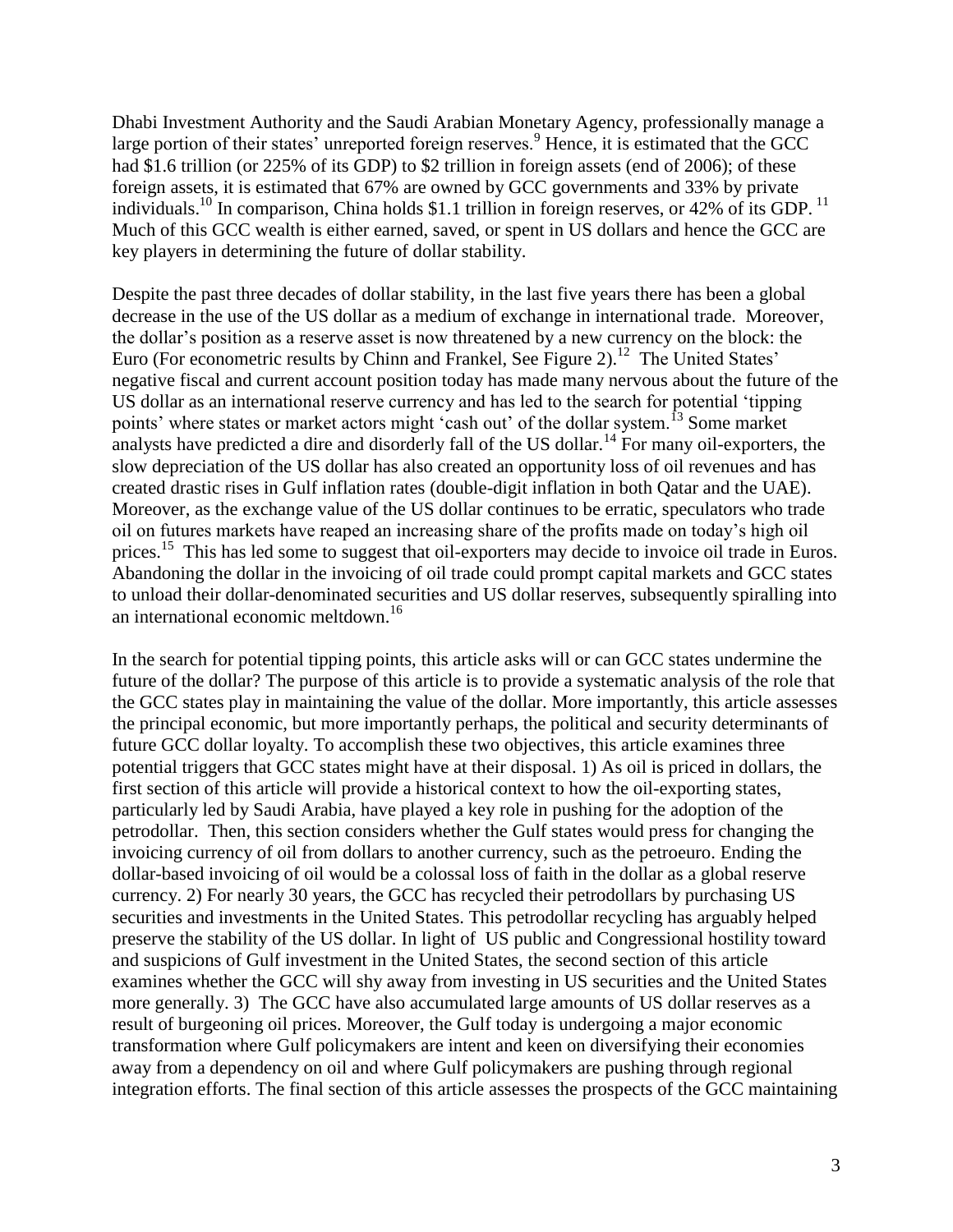their US dollar holdings in light of efforts to both diversify away from oil and efforts to fulfil their proposed monetary union.

In assessing these three potential triggers, this article will argue that in some cases the GCC is incapable of undermining the dollar, but more importantly perhaps, that the GCC is unwilling to purposefully undermine the dollar because the GCC is ultimately mindful of its precarious security situation. While there are strong economic rationales for why the GCC may find it beneficial to move away from the dollar, the reality is that there are stronger political and security rationales for why the Gulf will remain loyal to the dollar. As long as US military power in the region remains strong, and hence in the short-term at least, the Gulf will stay loyal to upholding the value of the dollar in exchange for US protection under its security umbrella.

## **Dollar-based Invoicing of Oil Trade**

The historic decision by the Organization of Petroleum Exporting Countries (OPEC) to invoice the trade of oil in dollars can be traced back to a set of bilateral deals between the United States and Saudi Arabia (the world"s largest oil exporter and producer). The first step towards this historic OPEC decision started in June 1974 with the establishment of the United States-Saudi Arabian Joint Commission on Economic Cooperation. Devised, in part, by US Secretary of State Henry Kissinger, the Joint Commission would facilitate annual meetings between Saudi Finance and US Treasury officials. This Joint Commission also included a special technical group that was staffed by American civil servants who helped US companies to increase their exports to Saudi Arabia. Financed by the Saudi government, the technical group's objectives were to improve bilateral political and commercial relations, promote export of US goods and services to Saudi Arabia, and most importantly to help recycle Saudi petrodollars through the purchase of US goods. $17$ 

The US-Saudi deal to recycle Saudi wealth into US government bonds would be complemented by a subsequent arrangement. Treasury Secretary Michael Blumenthal, Simon"s successor, negotiated an enormously successful deal to have the Saudis sell their oil in US dollars. At the time, Saudi Arabia was the key determinant of oil prices, known as the "oil marker", and its 'Saudi Light Crude' virtually set oil prices for OPEC and non-OPEC oil producing states.<sup>18</sup> As the largest OPEC producer, the Saudis used their strong influence in OPEC to persuade other members to follow suit; and they did. In 1975, OPEC announced its decision to invoice oil sales in dollars. According to David Spiro, with the US support for Saudi Arabia, the Saudis agreed to sway OPEC decisions away from invoicing oil in a diversified basket of currencies such as the IMF's Special Drawing Rights (SDR).<sup>19</sup>

By upholding the invoicing of oil in dollars, the Saudis also hoped for geopolitical benefits to accrue as well. Specifically, Saudi Arabia and other Arab states in OPEC wanted to be able to influence US foreign policies on the Israeli-Palestinian conflict. After all, Arab states" oil embargo of the United States in 1973 was a direct result of US support for Israel in its 1973 war with the Egyptian-led Arab armies. OPEC's Arab states hoped that by invoicing oil trade in dollars, they would have some leverage over US foreign policies toward the Middle East.<sup>20</sup> Oilproducing states in the Persian Gulf would increasingly have a lot at stake in prioritizing US foreign policy in the region. The Arab oil-producing states of the Persian Gulf became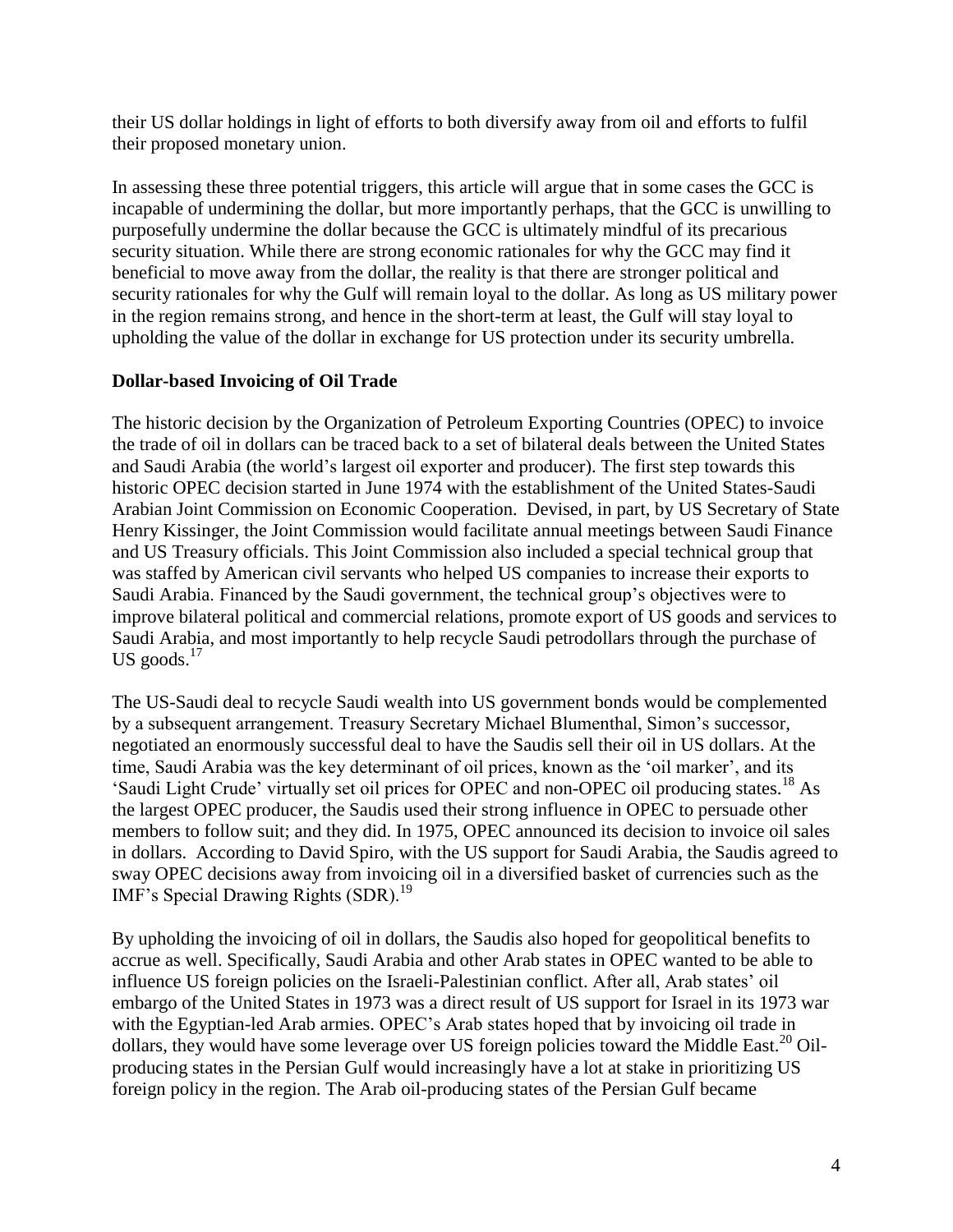increasingly worried about their internal and external security after a series of momentous regional events: the 1979 Soviet invasion of Afghanistan, the 1979 overthrow of the Iranian Shah by the Islamic Revolution led by Ayotallah Khomeni, and the 1980 Iran-Iraq war. The Arab Gulf states would look to its ally, the United States, for internal and external protection.

The 1980 Carter Doctrine offered to protect the small Arab Gulf states from the potential negative political spillovers of regional conflicts. For example, the United States "re-flagged" Arab Gulf tankers to get oil safely out of the Iran-Iraq war zone. The Arab Gulf states also coalesced to form the GCC in 1981 as a reaction to the regional instability of the times. The GCC goal was to unify their collective security and economic interests.<sup>21</sup> Throughout the 1980s and 1990s, the Persian Gulf region continued to be fraught with geopolitical instability. The small and relatively low-populated sheikdoms of the GCC continued to support the dollarinvoicing of oil in exchange for continued US political-military protection.<sup>22</sup> Specifically, Saudi Arabia wanted the United States to ensure Iranian containment (which Saudi Arabia feared was trying to export its Islamic revolution into Saudi Arabia) and to prevent Iraqi transgression into Saudi oil fields.<sup>23</sup> Saudi Arabia, despite being relatively more populous than the rest of the GCC, also benefited from US military protection because it did not want to risk militarizing a populace that was growing increasingly critical of the state's autocratic monarchy.<sup>24</sup> A demonstration of this US security guarantee occurred in 1991when the US-led coalition helped to protect Saudi Arabia and liberate Kuwait from Iraq"s transgressions.

The tacit agreement between the United States and the GCC, on dollar-based invoicing of oil in exchange for military protection under the US security umbrella, had worked well for all parties. However, as a result of the US invasion of Iraq and the widening war on terrorism, the US' relationship with the region has altered in recent years, leading some to question whether oilproducers would consider changing the invoicing of oil into other currencies. Indeed, among oilproducers there have been recent rumblings of discontinuing dollar-based invoicing of oil sales. One could argue that this is not new; after all, when the value of the US dollar started to decline after 1985, OPEC member states had then debated using a multicurrency asset instead of the dollar in oil pricing.<sup>25</sup> So why pay attention to oil-producers? Simply put, because there is now a credible alternative to the dollar: the euro.

The European Union has responded favourably to the idea of strengthening the value of the Euro, and many Asian states have supported the idea as a means of cushioning their economies against the declining US dollar.<sup>26</sup> Petroeuros might be welcomed news to a number of European states, because it could reduce currency risk in oil pricing, add seigniorage, protect terms of trade, and add EU political and economic weight.<sup>27</sup> However, Benjamin Cohen suggests that the Europeans, like the Japanese flirtation with a dominant Yen in Asia, will restrain their ambitions to retain good relations with the United States and the Europeans will not want to undermine the international stability that the greenback has offered historically.<sup>28</sup> Putting European views aside, a number of OPEC and non-OPEC oil producers have advocated and discussed the idea of using the euro in invoicing oil sales instead of the dollar.

OPEC members that have favoured an invoicing change in recent years have included Iraq, Iran, Libya, Venezuela, and the United Arab Emirates. Non-OPEC countries that have also supported the idea include Russia and Malaysia.<sup>29</sup> In November 2000, Saddam Hussein"s Iraq became one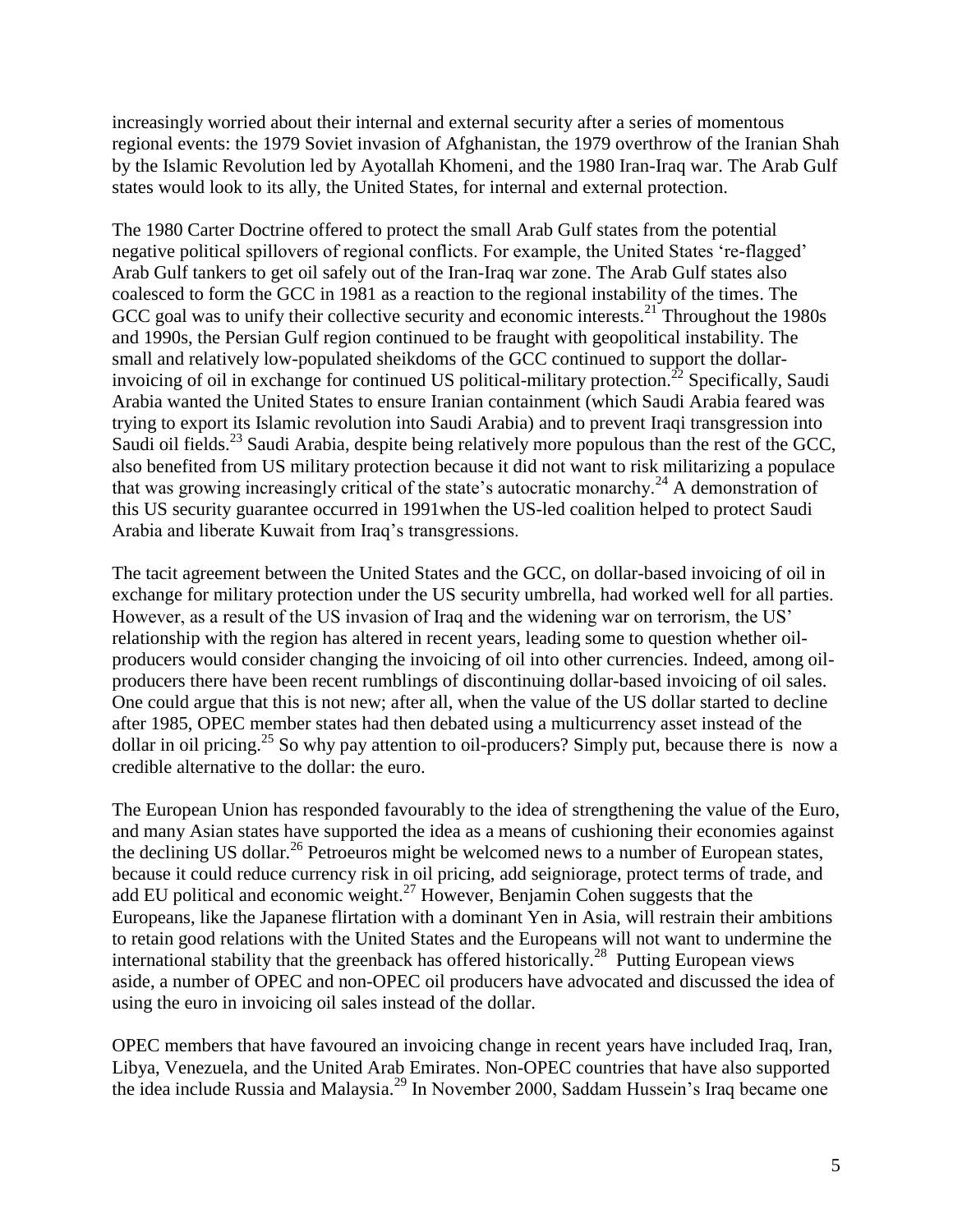of the first OPEC members to invoice oil sales in Euros under the UN Oil for Food Program. The Iraqi government used this as a political shot against the United States that, at the time, was enforcing the UN sanctions against Iraq. Selling oil in Euros had an added benefit when the Euro soon appreciated past the dollar. At the time of the US invasion of Iraq, \$10 billion was held by the French bank, BNP Paribas, as part of the UN Oil for Food Program.<sup>30</sup> After the US occupied Iraq, the interim Iraqi government quickly returned the sale of oil to dollars.<sup>31</sup> In a more recent challenge to the petrodollar, in 2007, Iran announced that it would no longer accept US dollars for the sale of its oil. By April 2008, Iran"s Oil Minister had announced that all of its oil sales were invoiced in currencies other than the dollar.<sup>32</sup> Iran has also tried to convince its fellow OPEC members to follow suit. This begs the question, if OPEC or other oil-producers decided to switch dollar-based invoicing for oil into Euros, will this end the use of the dollar in oil trade? The answer is no, because oil-producing states have lost their power to oil-markets.

Since the 1980s, there has been a marked shift in power from the oil-producing states to the oilmarket. Oil-producing states and their state-controlled oil companies had assumed control of oil prices throughout the 1970s, because oil consumption grew rapidly and only Gulf production could meet the world's growing demand.<sup>33</sup> But by the 1980s, OPEC unity and power had weakened. The oil-markets became the new determinants of oil prices and as a result have a stronger say in what currency oil trade will be conducted. What were the historical circumstances that led to this shift in pricing power? According to Edward Morse, the shift of power from states to market was precipitated by the 1981 US decision to deregulate state control over the oil industry. Soon other industrialized countries followed suit. Once oil-consuming states had deregulated control over oil supply and oil imports, oil exporting states were forced to cede oilpricing to the oil markets.

"One by one, foreign oil exporters discovered they had to change prices with increasing rapidity if they were to maintain market share in the United States. They gave up administered pricing and moved toward market mechanisms, and as they did so, their key competitors in OPEC became vulnerable to the same pressures."<sup>34</sup>

Throughout the Western industrialized states, the strength and influence of oil companies and oil markets grew. This was coupled with the fact that OPEC"s share of world oil production was nearly halved as smaller and new competitors entered the production market.<sup>35</sup> Moreover, due to the nationalization of OPEC members' oil industries and to the advancement in upstream exploration and development technologies, oil companies had sought out new, "frontier oil" in offshore drilling.<sup>36</sup> With rising oil prices, the UK and Norway had oil developments in the North Sea that were becoming increasingly more profitable by the late 1980s.

In response to the new regulatory environment and exploration developments of the 1980s, two oil markets were created: 1) the British North Sea Brent Crude (or Brent for short), traded on London"s International Petroleum Exchange (IPE) until 2005 and has since been traded on London"s IntercontinentalExchange; 2) the US Gulf crude, traded on the West Texas Intermediate (or WTI) operating out of the New York Stock Exchange. Oil companies now had three means of purchasing oil: a bilateral contract with an oil-exporting country, on the spot or a cash market, or through a futures contract at oil-markets. Oil-markets soon became the primary means of oil trade. How significant are these oil-markets? Consider the fact that in 2003, Brent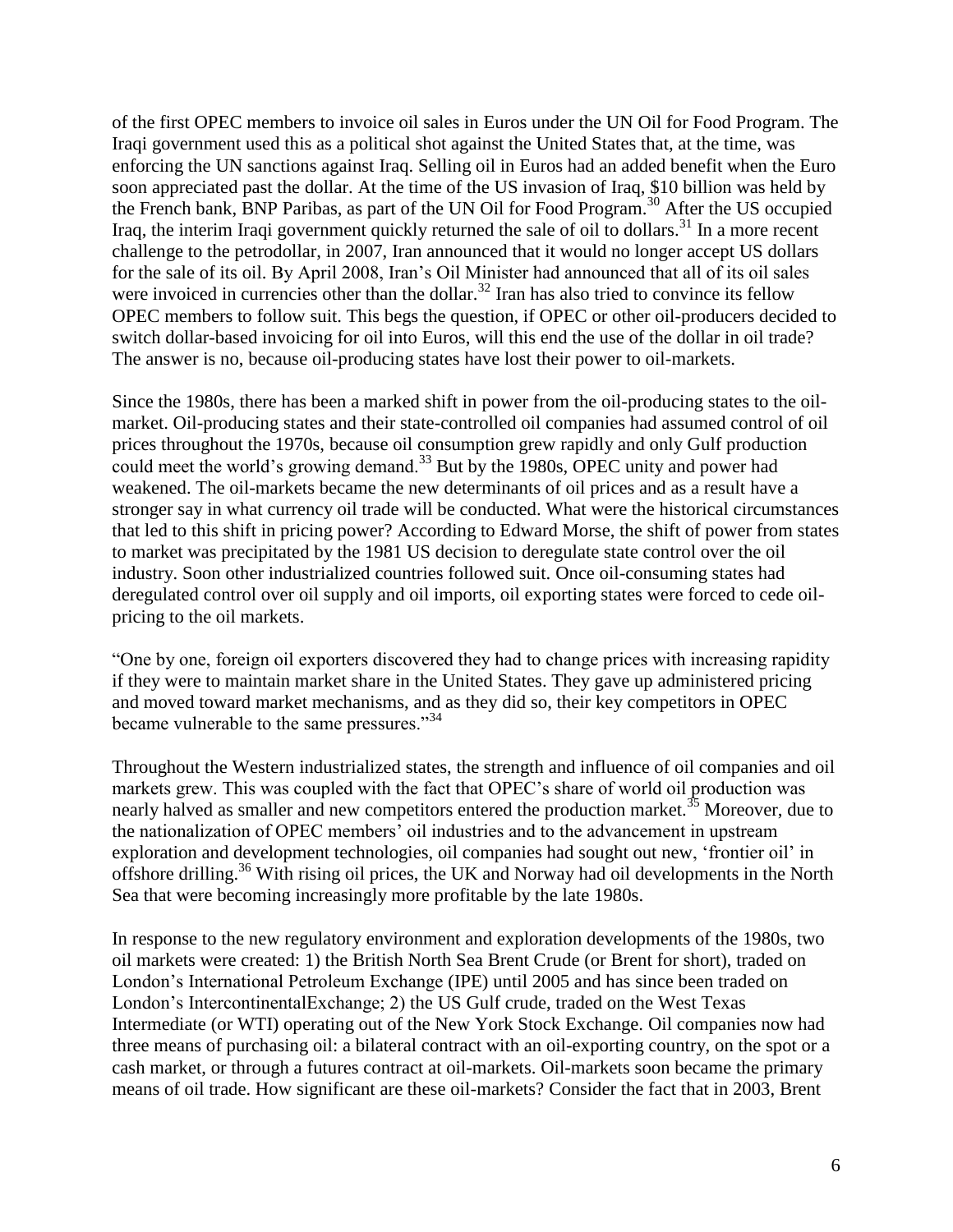and IPE had traded the amount of three times the actual oil produced in that same year.<sup>37</sup> Consequently, both of these oil-markets have taken over as the benchmark price of crude oil from the oil-producers.<sup>38</sup> Hence, these oil-markets became the new "oil markers".

Would Brent crude or IPE change to using the euro? What might prompt these oil-markets to use euros instead of dollars? As most of the oil traded at Brent Crude is refined in European refineries, some suggest that without the cooperation of Norway and the UK in pricing oil in Euros, the Brent Crude market's incentive to switch currencies remains low.<sup>39</sup> Consequently, some argue that the impetus to switch Brent Crude trades to the Euro could be realised if, or when, Norway (not a member of the EU) and the UK (an EU member) were to adopt the euro. This was echoed by OPEC"s Head Market Analyst, Javad Yarjani, who pointed out that "...a lot depends on Britain and Norway in determining what their level of EU integration will be, and whether their marker crude, Brent, could be traded in euros<sup>340</sup> Putting aside the future of European integration, this article points out that oil-markets will be less inclined to adopt the euro as long as the dollar remains the preferred currency in international capital markets. Using long-term future contracts, these oil markets are highly institutionalized and integrated in international financial markets.<sup>41</sup> Since the dollar is the "incumbent currency in international finance", it would be highly unlikely that the oil-markets would choose to price oil in any other currency. <sup>42</sup> Can oil-producers choose to invoice oil trade in one currency and the oil-markets sell oil in another currency? This is also highly unlikely, because oil-producers would then assume some currency risk with changing exchange rates.

In fact, by OPECs own account, they are unable to make a currency switch without the oilmarkets. These were pointedly made by Javad Yarjani, Head Market Analyst of OPEC, in 2002:

"Because crude oil contracts are currently traded in dollars, and the prices of OPEC crudes are determined by using complex formulas derived from marker crudes, such as Brent and WTI, there is not much the Organization can do unilaterally until, and unless, there is a switch of denomination in these markets. OPEC has no control over the quotations of these marker crudes, whereas, in the past the Organization did set the official selling prices. That has all changed with the introduction of market-related prices which saw the system change from a seller's to a buyer's market, or at least where market forces now dictate prices. Moreover, the entire infrastructure of the oil market has been based around the dollar, and that will be hard to displace." <sup>43</sup>

Oil-producers have lost pricing power to the oil-markets and would not want to assume currency risk to invoice oil trade in an alternate currency. Are there alternatives or competitors to the oil markets? In an interesting development, Iran created an oil market called the Iranian Oil Bourse  $(IOB)$  to trade oil in euros.<sup>44</sup>

The IOB is on Kish island (a free-trade zone in the Persian Gulf) and started trading petrochemicals in February 2008. Although Iranian officials had previously stated that the IOB would trade petrochemical products and not crude oil, few doubt that crude oil trading will be a key part of the IOB plan. However, if Iran were to sell all of its crude oil on the proposed IOB, this would amount to a mere 5% of world oil production.<sup>45</sup> Regardless, the IOB will not be a major competitor to Brent or IPE. As Robert Looney notes, Iran"s attempt to create a euro based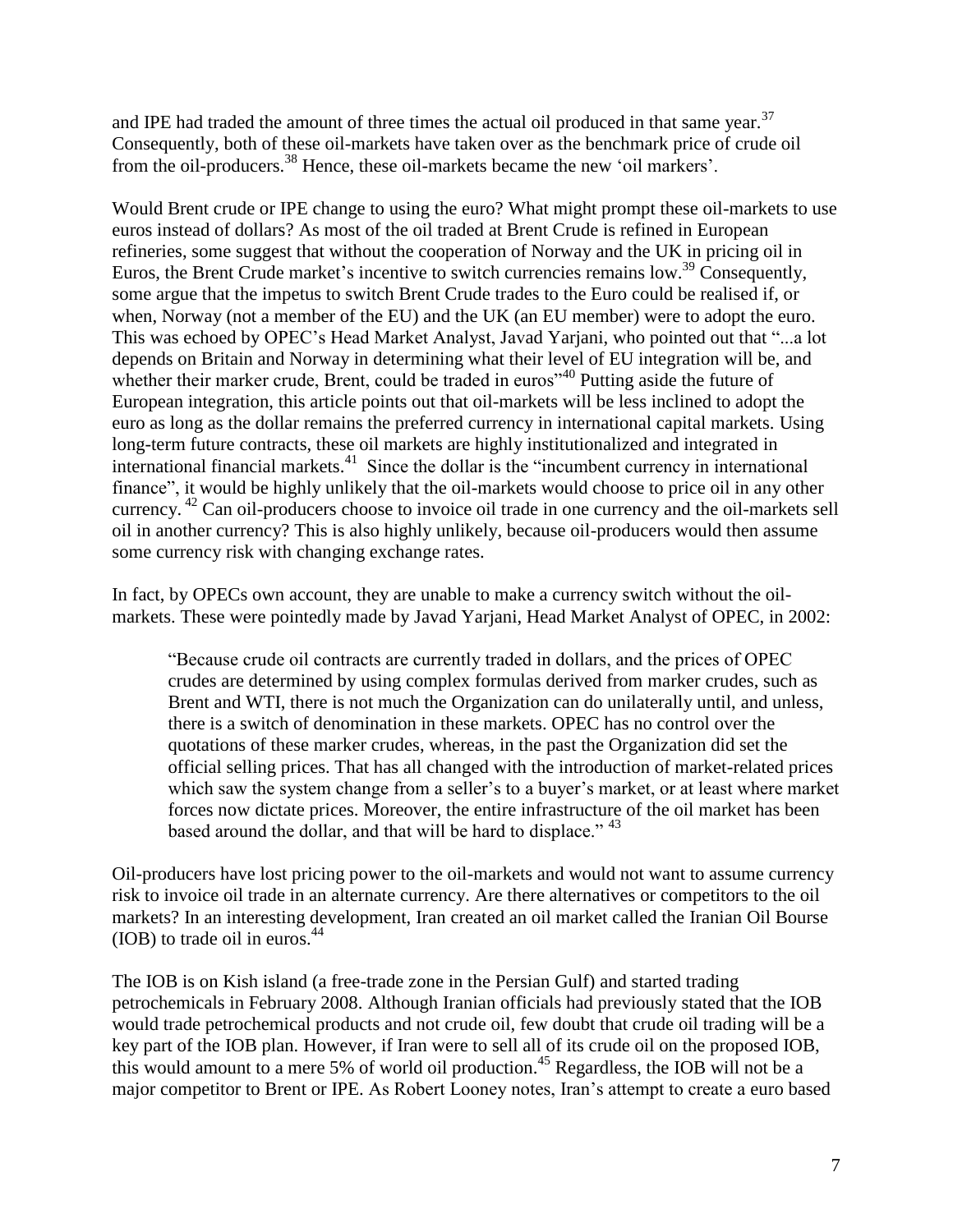oil-market will have limited impact, because Iran cannot offer market traders a safe investment climate. Iran"s government is riddled with corruption, instability, and lacks transparency. Iranian state-owned enterprises continue to dominate domestic economic activity, leaving foreign and private property rights unprotected. Finally, Iranian capital markets remain underdeveloped and foreign investment perceives Iran to have a high country risk. <sup>46</sup> Traders will feel safer trading oil on Brent and IPE because of Western government oversight and protection.

In summary, OPEC, Saudi Arabia, and the GCC no longer determine what currency to invoice their oil trade, because oil-pricing is determined by oil-markets.<sup>47</sup> The latter are highly institutionalized capital markets that prefer to deal in US dollars. Similarly, oil-producers would not be willing to incur currency risk to invoice oil-trade in a currency not used in the oilmarkets.<sup>48</sup> While the GCC may not be capable of undermining the dollar by changing the dollarbased invoicing of oil trade, this paper examines two further possibilities: will the GCC uphold the dollar by continuing to recycle petrodollars in dollar investments and will the GCC diversify its dollar reserve holdings.

## **Recycling Petrodollars in US Securities and Investments**

Since oil is priced in dollars and GCC oil-export companies are primarily state-owned, the Gulf states have a significant amount of petrodollars to invest and recycle. Since the 1970s, Gulf states have recycled their petrodollars in dollar-based assets and securities, particularly in US Treasury Bills, which has invariably supported the greenback. In light of recent Congressional and public anxieties over Gulf investment in the United States, this section examines the question whether the Gulf will continue to invest their petrodollars in US securities and investments.

Under the rubric of the 1970s US-Saudi forum, US Treasury Secretary William Simon made a secret agreement where the Saudis could buy US Treasury bills not yet publicly auctioned to help finance the US' growing debt.<sup>49</sup> A dominant view of petrodollar recycling describes the 1970s as a period when OPEC financial wealth was deposited into commercial banks and then, in turn, lent or recycled to developing oil-consuming countries. Instead, David Spiro demonstrates how the United States and the Saudis negotiated the recycling of Saudi oil dollars into the US bond market. Spiro argues that the United States had believed that the interbank market was failing and there was little faith in the international capital markets' ability to efficiently recycle OPEC oil wealth. The US government decided to unilaterally guide this recycling by selling US government debt to the Saudis.<sup>50</sup> The Saudis agreed to conditionally purchase US securities as long as the amount purchased was kept confidential.<sup>51</sup>

The petrodollar influx into US government bonds had kept interest rates low and promoted American consumer consumption, thereby keeping Americans content and stimulating noninflationary growth. Moreover, despite the high number of dollars in circulation outside of the United States, international faith in the US dollar had remained high. Subsequently, the United States has been effectively printing money to finance its deficit, and arguably its military ventures, with little international recourse on the value of the dollar.<sup>52</sup> For the Saudis, petrodollars reinvested into US government bonds allowed them to avoid currency risks of conversion and gave them access to secure investment in the United States. The same economic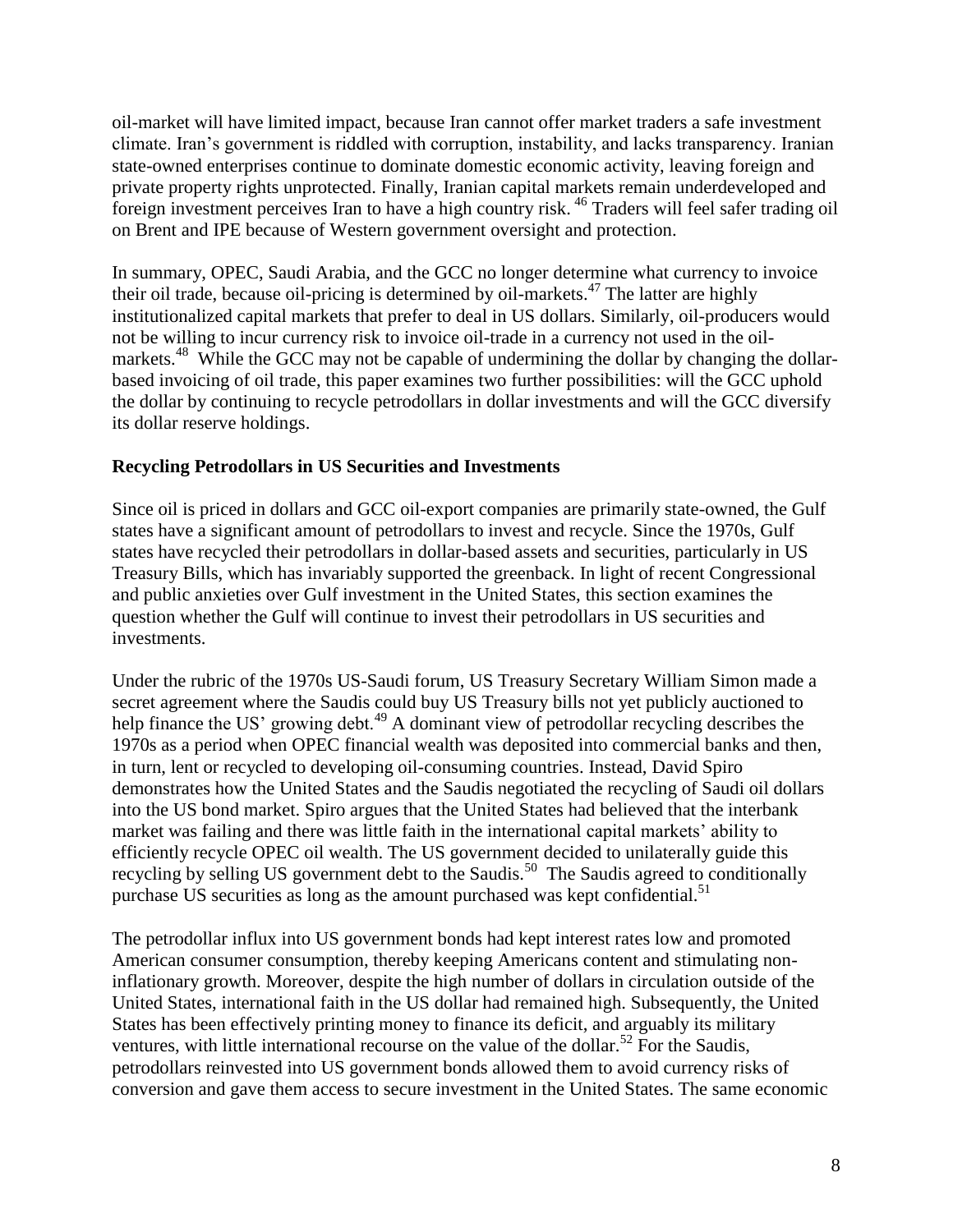benefits were to be realized by other Arab states in the Gulf as well as they also invested heavily into the United States.

Attempts to track the whereabouts of petrodollar investments has always been difficult, particularly in the United States because the US government has guaranteed Saudi Arabia and other GCC states some anonymity. By aggregating the amount of all oil-exporters" dollar holdings and investments in the United States, the United States had avoided breaking down holdings on an individual country basis. This had served to attract Gulf petrodollars and to help sustain the value of the dollar.<sup>53</sup> In a 1974 letter, Assistant Secretary of the Treasury Fred Bergsten commented on the depth of GCC investment and on the rationale behind the assurance of anonymity: "…holdings by foreign official institutions of the principal Middle East oil producing countries generally account for 90% or more of the total holdings of each of these countries. Consequently, publication of data by country would effectively disclose the holdings of the official institutions in each country."<sup>54</sup> Since the 1970s, with oil earnings in dollars and US promise of anonymity, GCC states have invested heavily into US Treasury bills, US banks, and US direct investment. This has helped the US financial system and the US dollar, such that when in 1979 Congress attempted to force disclosure of the GCC"s assets in the United States, New York Federal Reserve Bank Chairman Paul Volcker wrote to the GAO to voice his disagreement: "It is hard to see what interest, including that of disclosure, would be served in that event but there would be obvious drawbacks from the standpoint of US financial markets and institutions, and perhaps repercussions on the dollar itself."<sup>55</sup> During the oil price hikes of the 1970s, the US government and the Gulf states managed to mute the debate on disclosing their holdings. After 9/11, however, there has been renewed domestic pressure on the US government to again limit, disclose, and scrutinize Gulf investment in the United States.

After 9/11, US Congressional members, officials, and pundits have blamed Saudi Arabia and their political autocracy for the rise of terrorist networks throughout the Middle East. Many have even argued that Saudi political elites helped fund Osama Bin Laden and Al-Qaeda in Afghanistan and are to blame for the 9/11 attacks. Moreover, Congressional members viewed Saudi Arabia's refusal to allow US forces to use Saudi air bases in attacking Afghanistan as yet another form of indignation. But, to Congressional members the final blow to Saudi-US relations has been the US war in Iraq, which Saudi and Gulf regimes have opposed.<sup>56</sup>

Congress would vet much of its anger toward the Gulf regimes in its opposition to Dubai Ports World"s acquisition of the British owned Peninsular and Oriental Steam Navigation Company (P &O). In March 2006, Dubai Ports acquired P&O operation of US ports in New York, New Jersey, New Orleans, and Miami. Bending to Congressional concerns over national security, Dubai Ports sold its acquired ports to an American owner. Many have warned that GCC governments, in response to the Dubai Ports fiasco, would shy away from investing and recycling their petrodollars in the United States. To illustrate, Chairman of the National US-Arab Chamber of Commerce had noted:

"There is a firm belief among virtually all Arab investors of my acquaintance that a definite political risk is to be assumed for any direct investment in the United States in any sector for any amount and virtually anywhere in this country. It is not a risk guaranteed to occur, like an exchange conversion problem might be in another country. It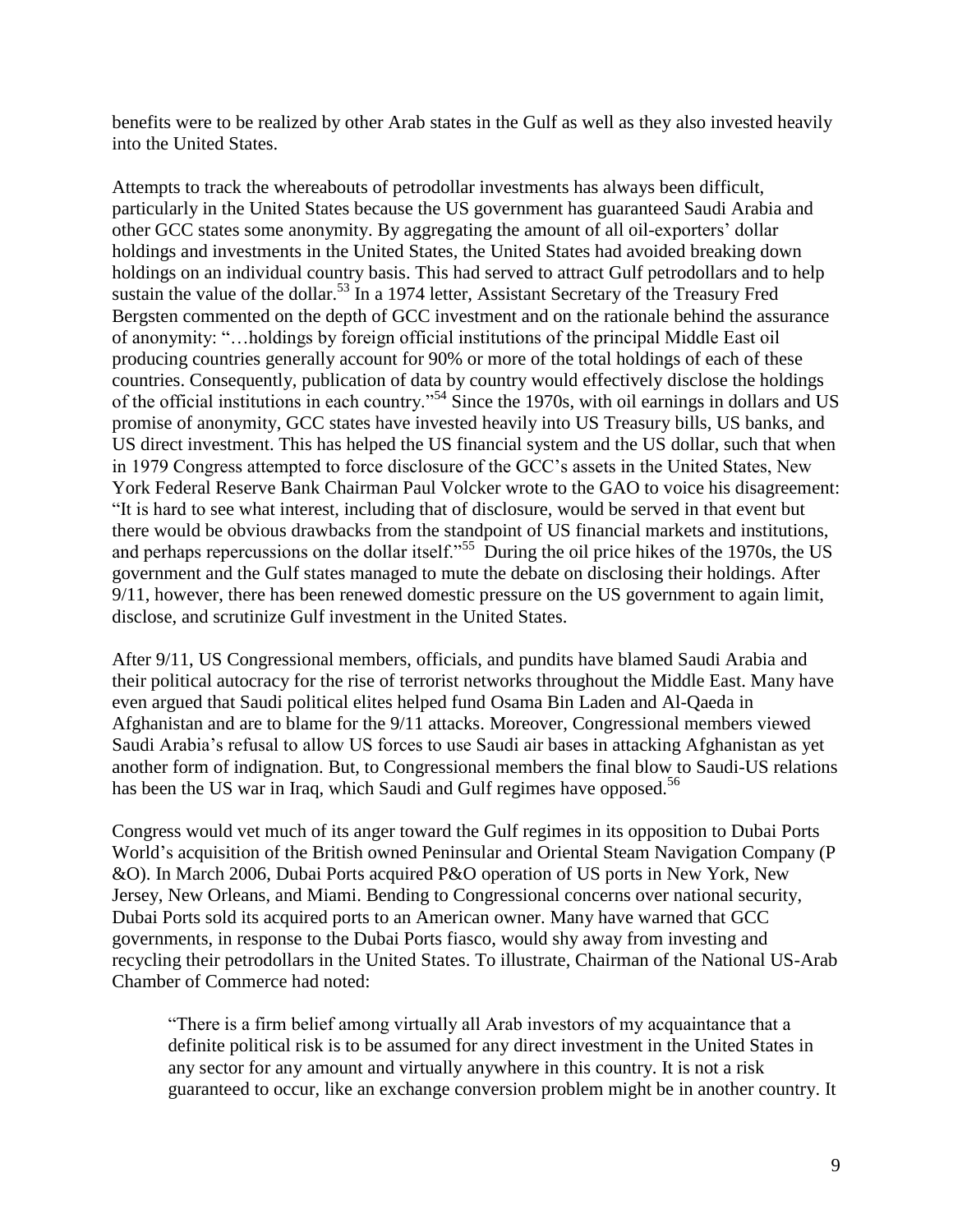is a latent risk, but one that could explode suddenly and make the political and "cultural" context so challenging as to moot the investment."<sup>57</sup>

Similarly, Morgan Stanley"s President of the Middle East division had stated "[with] the Dubai ports fiasco, they're [Gulf investors] saying 'we don't need the hassle"<sup>58</sup> A year after the Dubai Ports controversy, there has been renewed anxieties over the activities of Sovereign Wealth Funds (SWF). The UAE"s Abu Dhabi Investment Authority (ADIA) is the largest sovereign wealth fund and controls approximately \$875 billion in assets. Critics of SWF have warned that these government-owned investment funds would be guises for geopolitical influence in US corporate governance and US economic policy. <sup>59</sup> As US Treasury Secretary Henry Paulson has noted, there is increased Gulf worry about the rising tide of US protectionist sentiment in the United States.<sup>60</sup> Coupled with Gulf fears that their US assets may be sequestered after Congressional "witch-hunts" on Arab investments, there is a general sentiment that the GCC are less confident in investing in the United States. With added scrutiny of GCC investments in the United States, are there shifts in GCC petrodollar recycling that could undermine the dollar?

As noted, GCC states are generally secretive about their capital outflows. US Treasury figures, moreover, greatly underestimate Gulf deposits in US securities and investments. This is because the Treasury department does not track capital that is flowing through intermediaries and third party investment managers in the United Kingdom, Switzerland, or Asia- something Gulf states have been resorting to in trying to mask the extent of their investments.  $^{61}$  Of the GCC's \$542billion of capital outflows, the United States is the recipient of \$300billion in the years 2002 to 2006 (Table 2). Of the few estimates available, the Institute of International Finance (IIF) has broken down estimates of GCC capital outflows in US securities and investments for years 2002 to 2006 (Table 3). The IIF data shows that up to 2006, the GCC were still investing confidently in dollar-based assets. Based on market assessments, however, there are three new trends in GCC petrodollar recycling taking place in the past two years that are not yet reflected in IIF figures: 1) GCC capital surpluses are being increasingly invested in regional and domestic projects, 2) GCC capital outflows are shifting into Middle East and Asian investments, 3) GCC states are diversifying their US investments with less US securities and more global corporate acquisitions. What these new trends mean for the dollar will be discussed in turn.

One of means that the GCC have been recycling their petrodollars has been through the "absorption channel": financing domestic investment and consumption. Consequently, the GCC states are undergoing a 'construction boom' and an era of 'megaprojects', pouring money into local infrastructure and development. GCC countries are investing heavily into domestic real estate, capital markets, tourism, health care, education, and banking, such that "only the GCC states enjoy the status of higher-rated sovereigns."<sup>62</sup> This is explained, perhaps, by the depreciation of local currencies and reduced external purchasing power of GCC states that are pegged to the dollar.<sup>63</sup> But, many within the GCC business community have argued the local investment is also being spurred by both "push" and "pull" factors: the added risk of investing in the United States, the general public opposition to the US war in Iraq, and the pressure to diversify their economies away from oil.<sup>64</sup> The Gulf is undergoing a slow but significant shift in carving a new identity for itself- a 'rebranding' of sorts.<sup>65</sup> Promoted by a young, entrepreneurial, and western-educated class of individuals, Gulf citizens are demanding that its government invest more into its people.<sup>66</sup> Moreover, Gulf citizens do not want a repetition of the 1970s when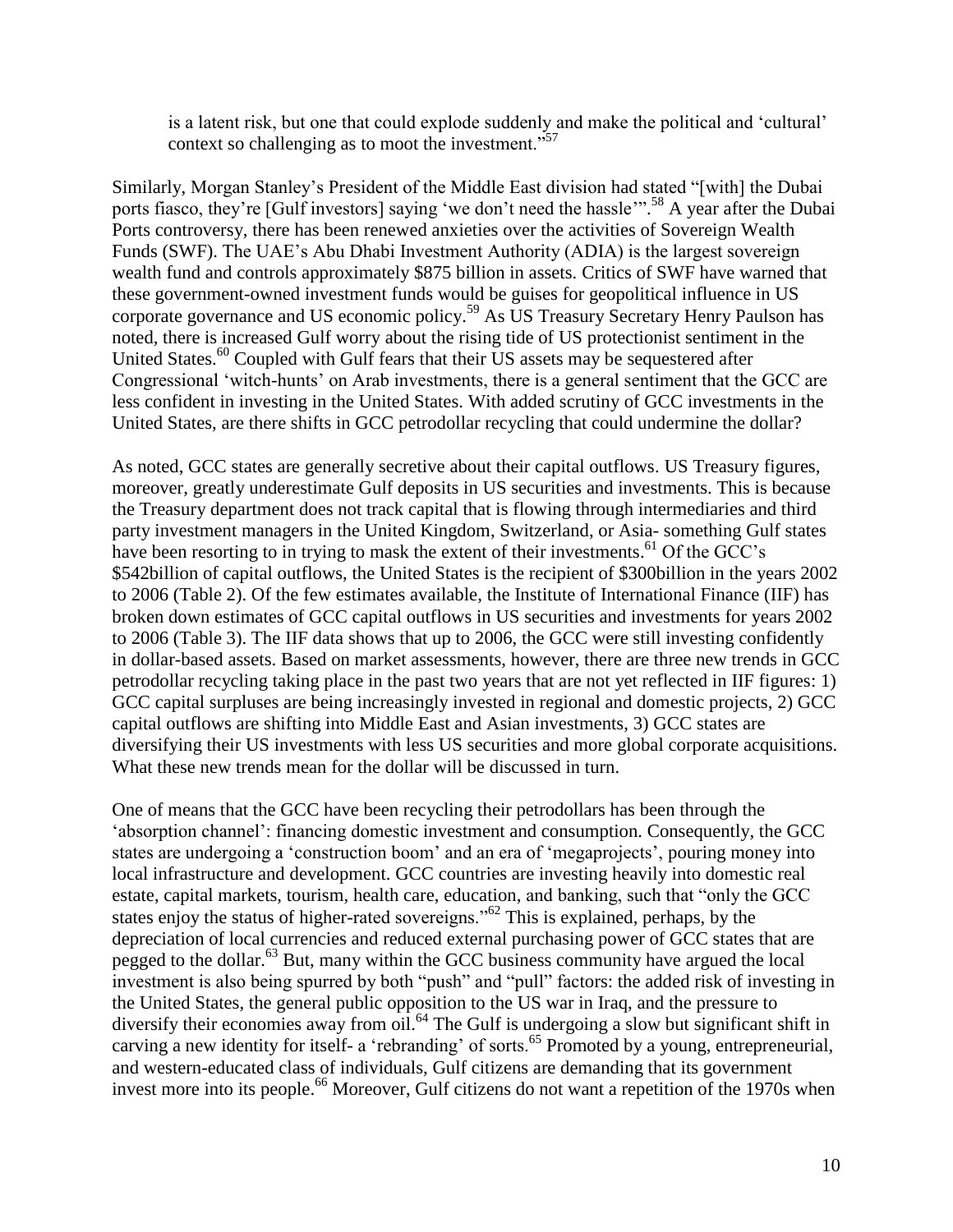oil wealth was recycled into Western banks; this time, Gulf citizens are expecting their governments to invest in its their future.

A second means that the GCC have been recycling their petrodollars in recent years has been through dollar-denominated assets and securities in the Middle East and Asia. It is estimated that 11% of Gulf outward investments have gone to the Middle East and another 11% to Asia. (Table 2). Gulf investment in the Middle East, particularly in Egypt and Jordan has accelerated in the past few years. There have been high profile Gulf acquisitions of telecommunication companies and financial companies in the region. Large Gulf real estate and tourist projects are also on the rise in Egypt and Jordan. While difficult to assess and measure, the IMF has noted a surge in capital market activity in Cairo, Amman, and Casablanca, that are in most part attributed to Gulf investment in Middle East stocks.<sup>67</sup> As the IMF Middle East department chief noted "We see a lot more investment with hedge funds in dollars or deposits in banks in Beirut or Egypt…they haven't gone out of dollars but not holding so much treasury bills and deposits in US banks."<sup>68</sup> Similarly, Gulf investment in Asia, dubbed the "new Silk Road", is also a new trend. The Dubai International Financial Center (an international finance center) has boasted that it expects GCC investment into Asia to increase to \$250billion, which would account for 30% of expected outflows. <sup>69</sup> Besides the attractive returns on Asian investments and the increased trade and people ties between these regions, analysts suggest that the GCC investors have a higher risk tolerance for investing in emerging market economies throughout Asia. <sup>70</sup> Much of Gulf investment is going into Asian real estate, followed by tourism and energy sectors.<sup>71</sup> Indeed the GCC states are not only investing more at home and less in the United States, but also throughout the Middle East and Asia.

Finally, GCC states are no longer content with holding US securities, as they had done throughout the 1970s; today, the GCC are diversifying their US investments with less US securities and more global corporate acquisitions. The GCC are diversifying their asset preferences with nearly half in short-term US securities and the other half in corporate acquisitions and long-term US securities. In contrast, Russia directed nearly 80% of its capital outflow to short-term US securities.<sup>72</sup> Based on Bloomberg's database on global mergers and acquisitions, it is estimated that the GCC acquired \$24billion worth of companies" shares in 2005 and a similar amount in 2006.<sup>73</sup> This is a remarkable increase considering that the GCC acquired only \$900million in 2004 and sold company shares for negative holdings in 2002 and 2003.<sup>74</sup> The GCC are buying high profile companies and include hotels (Fairmont and Travelodge), financial firms (Citibank, Carlyle, and Deutsche Bank), telecom firms (CelTel, Mobitel, Turk Telecom, and PTCL), and even museums like the Tussauds Group.

What do these three trends suggest about Gulf loyalty to the dollar? Clearly, these trends will mean less GCC money is being injected into US debt which may have negative repercussions on US interest rates and overall US economic growth. The GCC states are not directly undermining the value of the dollar, but the United States" domestic sentiments have shifted petrodollar recycling away from the United States. This may lead to a negative reaction in both global financial markets and in future GCC policy decisions. In the final section of this paper, the question of what might be the future policy choices affecting the GCC"s reserve holdings is addressed.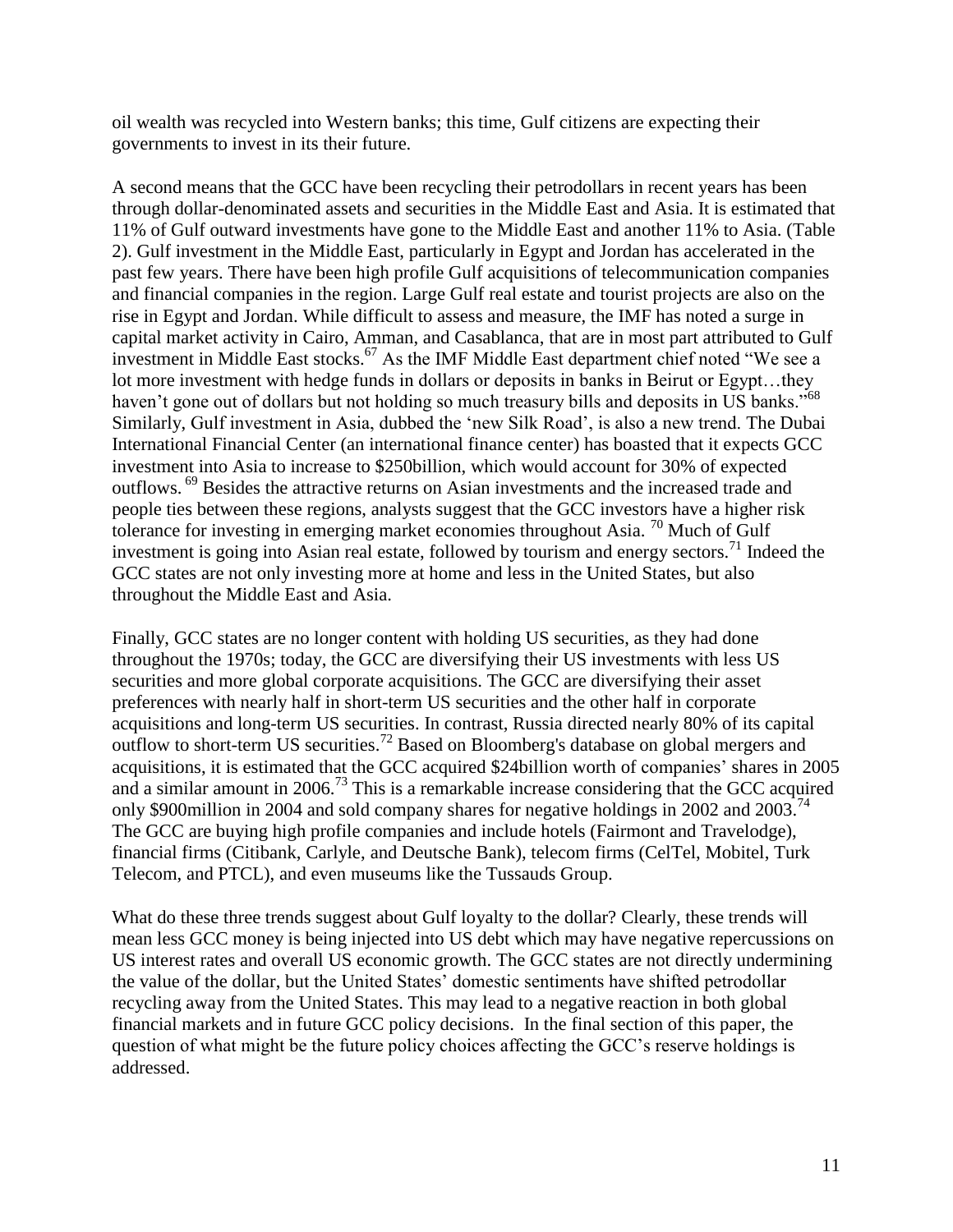### **Diversification of the GCC's Official Reserves**

In this section, the article considers the final GCC trigger that could undermine the US dollar: GCC diversification of its official reserves. The economic rationales for diversification are related to GCC efforts to both internally harmonize and integrate their economic policies and to diversify their oil-dependent economies. After successfully completing a customs union in 2003 and a common market in 2008, the GCC states have plans to unify their currencies by 2010.<sup>75</sup> This enhanced regional integration has contributed to members' impressive economic growth, enhanced external trade, and improved intraregional trade. Spurred by skyrocketing oil prices, the GCC states" official reserves are also ballooning. It has been estimated that 60% of the Gulf"s asset portfolio is dollar-denominated.<sup>76</sup> In choosing an appropriate reserve currency strategy, GCC policymakers will likely consider a number of economic factors: the valuation of the proposed monetary union"s currency, the GCC"s trading patterns, and the prospects for economic diversification. These three factors are discussed in turn.

On the Gulf"s monetary policies, for decades many of the GCC countries had unofficial pegs to the US dollar.<sup>77</sup> Depending on US monetary policy had worked well for many Gulf countries because they were 'small, open, and financially immature'.<sup>78</sup> However, with soaring oil prices, a falling value in the US dollar, and a current US monetary policy that is counterproductive to Gulf interests, the GCC countries' peg to the US dollar is now deemed to be a problem. In particular, inflation has become a serious domestic issue; particularly because most of the arid Gulf countries are highly dependent on food imports. Due to rising inflation, a number of GCC countries have faced domestic pressure to loosen the dollar peg. Consequently, the IMF has recommended and cautioned that unless oil-exporters adopt an exchange rate regime that better varies with the price of oil, oil-exporters will continue to face adjustment through inflation.<sup>79</sup> Jeffery Frankel has also suggested that the oil-exporting countries consider a peg to a basket of currencies that includes the price of oil.<sup>80</sup> Prominent economists, including former Federal Reserve Chairman Alan Greenspan and Nobel Laureate Professor Joseph Stiglitz, are recommending the Gulf consider a revaluation of their currencies to stem the rising tide of inflation in the region.<sup>81</sup> The Gulf peg to the dollar has, however, prevented these necessary economic adjustments.

Acting in their own interests, the Gulf states could loosen their peg to the US dollar and slowly shift their reserves out of dollars- or 'passive diversification'.  $82^{\circ}$  Indeed, there have been murmurs that the GCC central banks would be shifting their reserves away from dollars. For example, the UAE Central Bank Governor announced in March 2006 that it would diversify 10% of its foreign exchange holdings from dollars to euros. <sup>83</sup> Again, in March 2007, the CEO of the Dubai International Financial Centre suggested that the UAE would be buying more Euros and more Yuans.<sup>84</sup> The fear is that this activity may lead to market signalling where speculators selloff US dollars in the global marketplace. Countless bank and market analysts have advised the GCC to consider shifting towards a more diversified reserve portfolio and an appreciation of local currencies against the dollar.<sup>85</sup> Whether the GCC states will continue to peg to the US dollar has become an important issue of larger systemic proportions.

Consequently, GCC monetary meetings have become closely watched events by market analysts. In preparation for the monetary union, GCC states have been trying to coordinate their monetary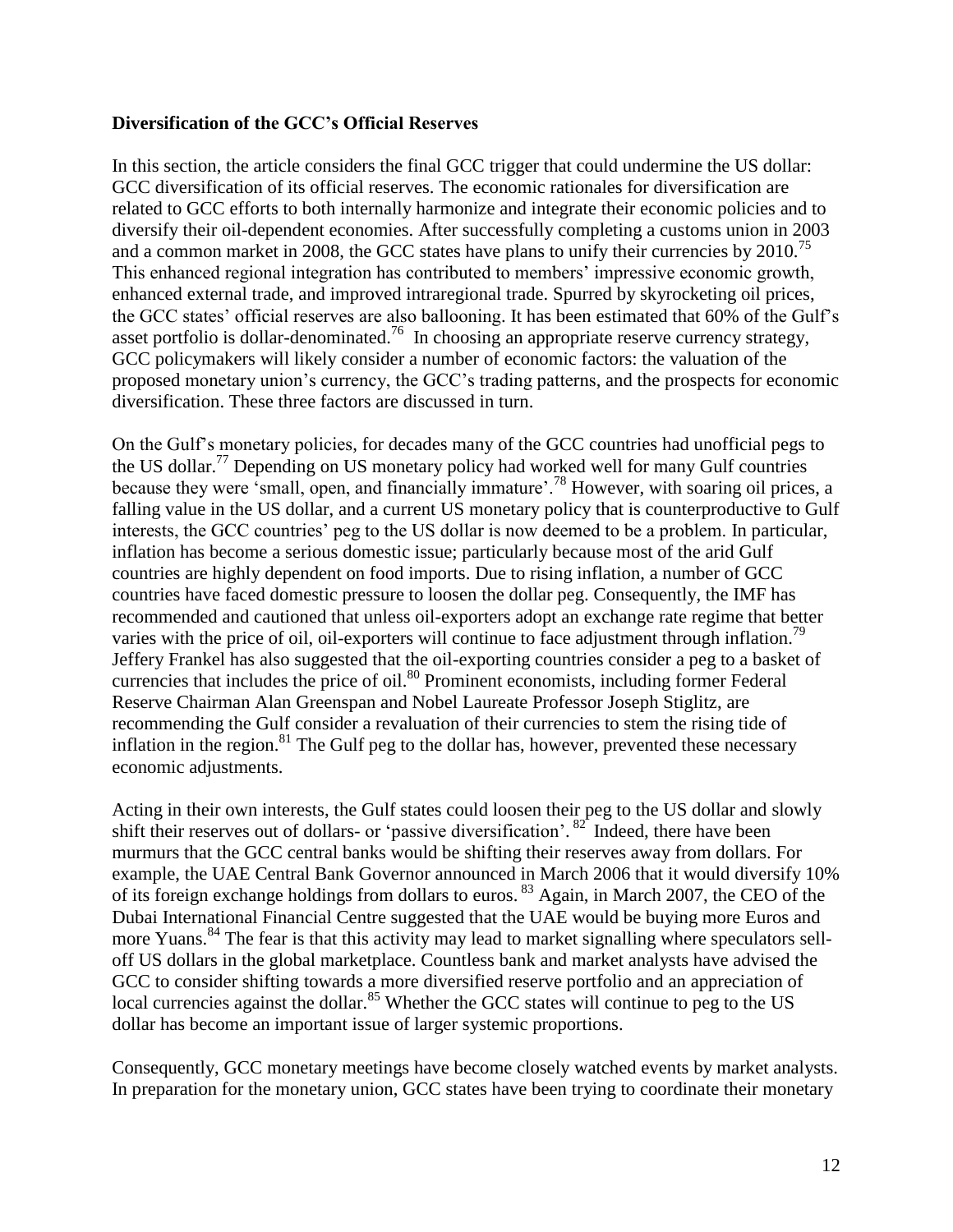policies. Invariably the debate has centred on what value the proposed common currency, referred to as the *Khaleej Dinar*, ought to take.<sup>86</sup> While the GCC has not yet formally stated what the proposed *Khaleej Dinar* will be pegged to, all indications point to the dollar.<sup>87</sup> Most GCC governments have argued that continuing the proposed pegging of the *Khaleej Dinar* to the US dollar is beneficial because oil receipts are already billed in US dollars. Analysts warn, however, that this could artificially depreciate the *Khaleej Dinar* when the US economy is strong since GCC and US economic growth are negatively correlated.<sup>88</sup> This type of vulnerability has been highlighted in recent years as the dollar experienced real depreciation and oil prices showed real appreciation. Moreover, when examining future GCC trading patterns, there are stronger economic arguments to be made in support of having the proposed *Khaleej Dinar* to be closely aligned to the euro or to a diversified basket of currencies as opposed to the dollar.

Oman was the first of the GCC countries to bend to domestic pressure against the dollar peg. To the surprise of many, in December 2006, Oman announced that it would not be able to meet the terms of the proposed common currency. Many believed that Oman removed itself from the currency union to eventually anchor its currency to the Euro or a basket of currencies instead of the depreciating dollar. <sup>89</sup> Similarly, in May 2007, Kuwait decided to end its peg to the dollar and to revert to using a basket of currencies. Both countries are diversifying their economies and have suffered high import prices from its peg to the dollar. While other countries have not followed suit, internal pressure on policymakers to reconsider their dollar pegs have continued to mount. Bahrain"s finance minister, in December 2007, reportedly told the Bahraini legislature that Bahrain needed to consider de-pegging from the US dollar.<sup>90</sup> In January 2008, a prominent chief economist of a partially state-owned Saudi bank also called on the government to consider a currency revaluation in an effort to stem rising inflation.<sup>91</sup> In that same month, Qatar's oil minister and deputy prime minister suggested that Qatar would be reconsidering its peg to the dollar.<sup>92</sup> While denied by GCC members, most analysts would argue that due to continued inability of the members to agree on a valuation of the common currency and current troubles with pegging to the dollar, meeting the common currency deadline of 2010 now appears to be highly unlikely.

In choosing an appropriate reserve currency strategy, another economic consideration that GCC policymakers will likely consider will be its future trading patterns. Currently, the GCC trades mainly with Europe and Asia, and only 10% of its imports come from the United States (See Figure 3). As the Euro continues to appreciate relative to the dollar, as it has since 2002, importing from Europe continues to be more expensive for GCC states and less competitive for Europe.<sup>93</sup> There is good reason for the GCC states to closely align their currency with Europe as opposed to the United States. After all, the EU is the second largest investor in the Gulf States (ahead of Japan and second to the United States), the Gulf States invest heavily in Europe, and Europe is the largest export market for GCC petroleum goods.<sup>94</sup> Moreover, cross-investment between the EU and the GCC is growing and diversifying beyond petroleum products at faster rates than between the US and the GCC.<sup>95</sup>

While the United States has signed bilateral free trade agreements with two of the smaller GCC members (Bahrain and Oman), these are likely to produce a hub and spoke trading arrangement and will have a minimal effect on US-GCC trading patterns.<sup>96</sup> Moreover, the Saudis have viewed these US bilateral free trade agreements as threats to their hegemony in the region and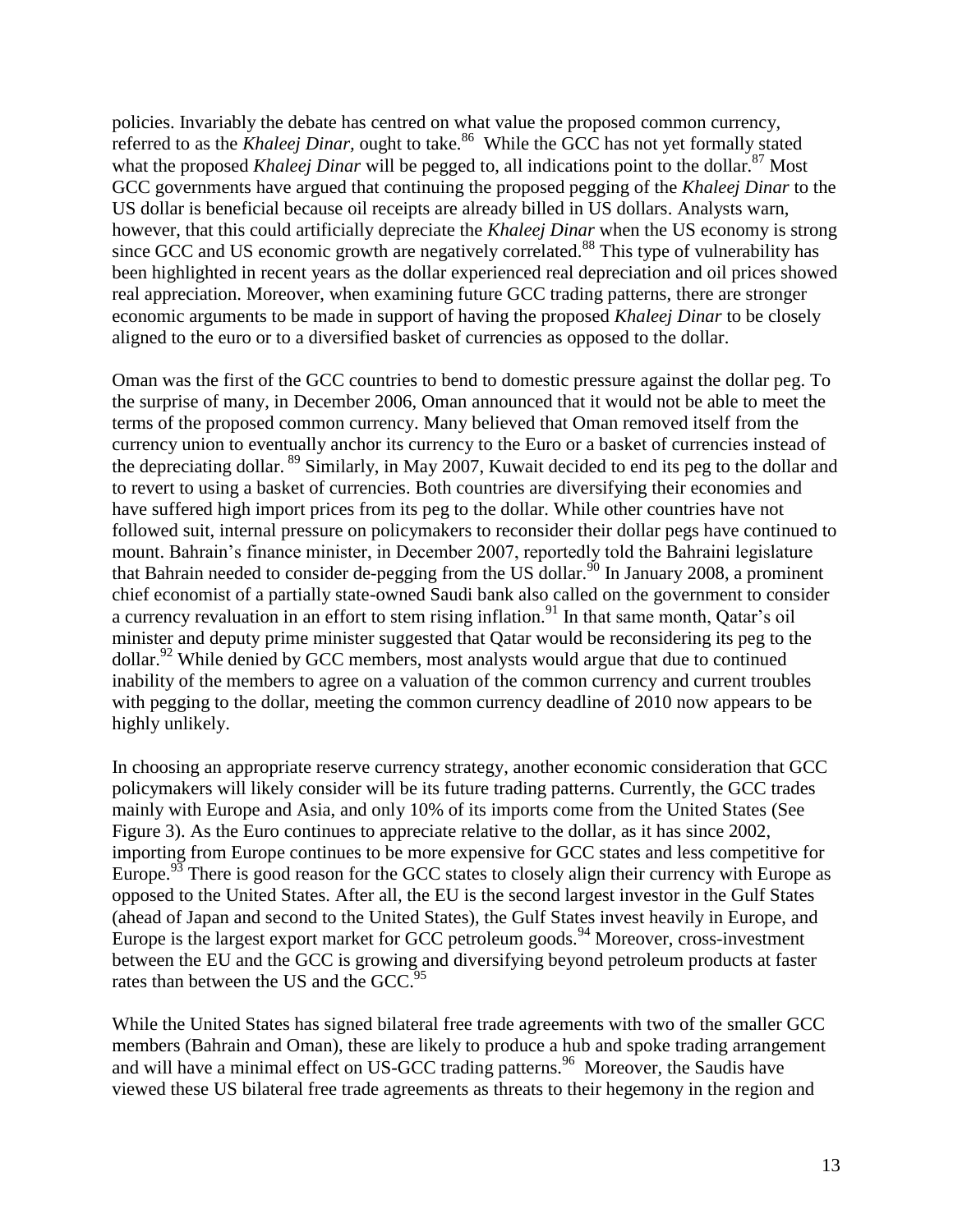their response has been to anxiously promote GCC integration.<sup>97</sup> The US bilateral agreements with the smaller GCC members are not expected to improve bilateral trading relations or foster stronger trading ties with the United States. On the other hand, the EU-GCC trading relationship has been strong and will intensify as a free trade agreement is expected to be signed in 2008. The EU-GCC free trade agreement will cement strong complementary trading patterns in manufactured goods and may in the long term improve ties in services, banking, and portfolio investments, where there is a strong potential for growth, but which remain off the table for now.<sup>98</sup> The future of GCC trading relations will be an important consideration in GCC policymakers" strategy in optimizing its reserve currencies.

Prospects for economic development in the Gulf are a final factor that GCC policymakers will likely consider in choosing an appropriate reserve currency strategy. The GCC today is undergoing a notable shift in its economic orientation. While the region"s trade structure is currently dependent on oil, GCC states are trying to become more diversified as oil exports diminish.<sup>99</sup> Oil reserves are drying up; in the cases of Bahrain, Oman and Qatar, for example, this may occur within the next twenty years. GCC states are intent on diversifying their economies in an effort to move away from a dependency on oil. Consequently, GCC states have been liberalizing their domestic regulatory space, joining the World Trade Organization, and supporting private sector investment. Take United Arab Emirates' recent efforts to diversify its economy, where the Emirates are trying to make their arid and sparsely populated state into a commercial, service, real estate, and banking hub that will act as a conduit between the Eurozone and Asia. How useful to realizing diversification away from oil will it be for the GCC to remain pegged to the US dollar? In an effort to realize diversification, there will continue to be domestic pressure on the GCC states to diversify its reserve holdings and slowly anchor their common currency to a diversified basket of currencies with a more significant euro holding. Again, this is also in light of GCC efforts to promote stronger intraregional integration and to enhance economic ties with Europe and Asia.

Why have the GCC authorities not stated a switch to another anchor, like the Euro? It is argued that the GCC authorities will continue to politically support the US dollar for the continued US military protection in an unstable and volatile region. While there are viable currency alternatives to the US dollar, there are no alternatives to the US military security umbrella or to the US" 'emirates strategy' of defending Gulf monarchs.<sup>100</sup> The EU remains strategically divided and militarily limited with respect to being able to show dominance or offer protection in the Gulf.<sup>101</sup> The GCC"s decision on what currency to peg the proposed *Khaleej Dinar* will have more to do with Gulf security than with economics.<sup>102</sup> The Gulf region remains highly volatile with an unstable Iraq, a fragile Afghanistan, a hard-line Iran, an unresolved Israeli-Palestinian conflict, and the rise of radical Islamists in Saudi Arabia and neighbouring countries. The GCC"s public authorities remain highly dependent on the United States for both internal and external security that cannot be replaced by the EU "civilian power". Until geopolitical stability is achieved, the GCC will peg their proposed currency to the dollar. As the recent split of Oman from the currency union and the Kuwaiti return to a basket peg may have demonstrated, the GCC will be facing tough choices about whether the GCC"s economic decisions will be more influenced by geopolitics or by economics.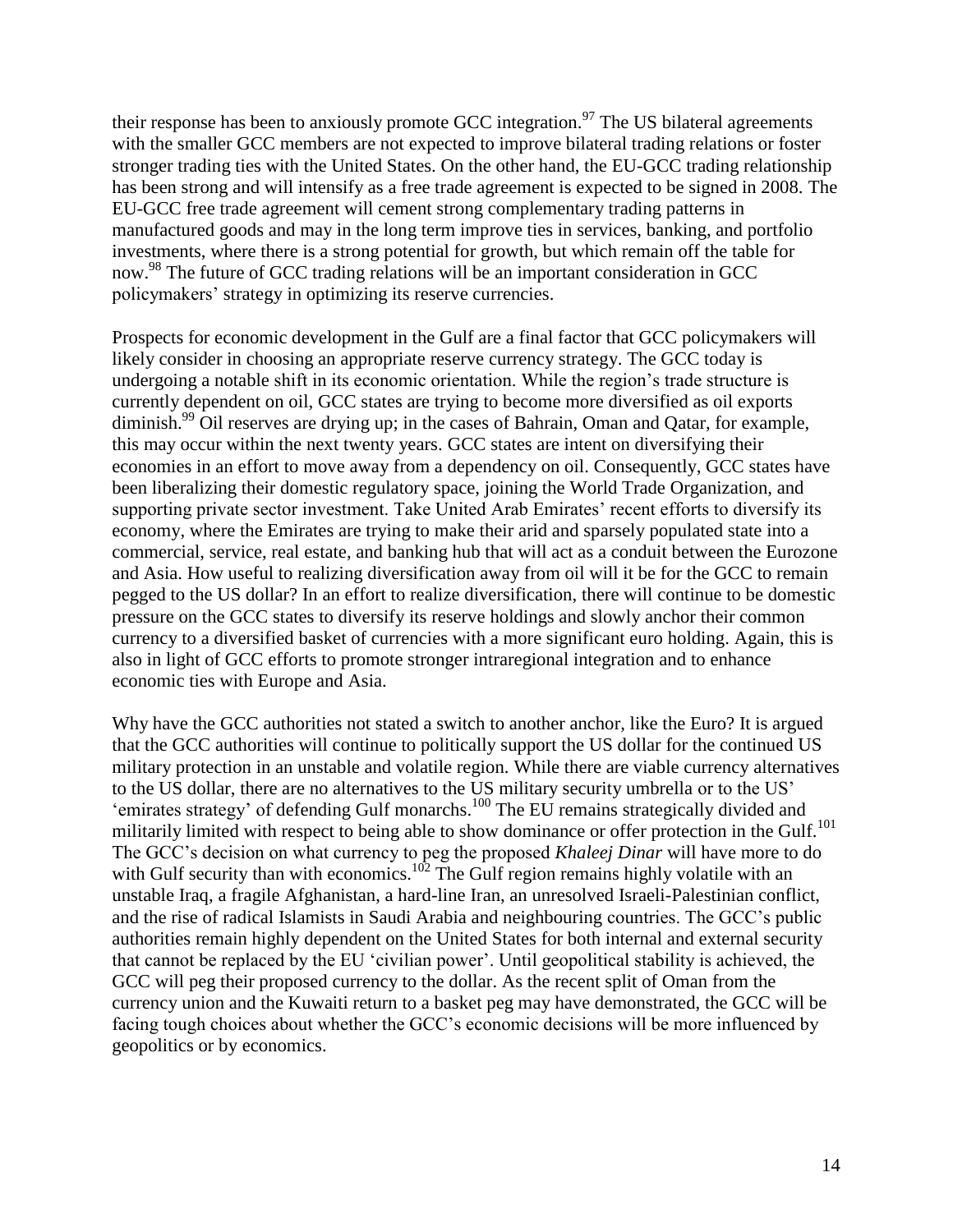### **Conclusion**

In answering the overarching question of this paper, it is argued that the GCC states are on the one hand incapable, and the other unlikely, to directly undermine the future of the dollar. This was examined through three possible GCC points of leverage: dollar-based invoicing of oil, recycling of petrodollars, and reserve holdings.

First, the GCC states, led by Saudi Arabia, have lost control over oil-invoicing to oil markets, a trend that started in the early 1980s. In the 1970s, the Saudis, as a key member and arguably the "oil-marker" of OPEC, played a pivotal role in ensuring that oil-pricing was set in US dollars. Similarly, GCC states were supportive of oil pricing in dollars in exchange for protection provided by the US security umbrella. In recent years, Iraq and Venezuela have mildly challenged oil-pricing in dollars, but Iran"s plan for an oil bourse was a challenge to undermine the pricing system. That said, Iran"s underdeveloped capital market system and poor governance structures will keep many investors away from using the proposed bourse. Saudi Arabia, perhaps the most influential OPEC member, has supported the status quo. Moreover, OPEC strength in oil markets has greatly diminished since the 1970s with the introduction of Russia, Norway, and offshore UK drilling into the market. As power shifted away from OPEC and states, oil-pricing control moved into the hands of oil future markets. As long as the financial capital markets still trust the value of the US dollar, it is unlikely that oil markets will make the switch to pricing in euros.

Second, the GCC states have traditionally supported the greenback through recycling petrodollars into US securities and investments. In recent years however, US-GCC relations have deteriorated. Despite a friendly US president, one could argue that relations will likely continue to deteriorate with the next US administration, which may be less friendly to Gulf interests than President Bush has been. While the GCC economies have been growing and current account surpluses mounting, there is a clear shift in where GCC states are recycling their petrodollars. Due to the perceived negative US domestic reaction to Gulf investment in the United States, the GCC states are shifting petrodollar recycling away from US securities and investments to other investments in the Middle East and Asia, to intraregional investment, and to acquisitions of global companies. This may provoke problems in the future value of the dollar if GCC states are shying away from recycling dollars into US securities. If there are fewer clients willing to buy the US" debt, there will be further erosion in the confidence placed in the dollar but, it is likely not going to be a political calculation on the part of the GCC.

Third, the future of GCC reserve holdings look to be more diversified as the region is enhancing trade ties with Europe and Asia, and undergoing a reorientation of their economies away from oil. GCC decisions about what their future common currency will be pegged to will be a key factor in determining further GCC policy choices. Strong economic arguments can be made for why the GCC states would prefer a *Khaleej Dinar* that is closely aligned with the Euro as opposed to the dollar. Oman and Kuwait"s recent decisions to break away from the currency union demonstrate the soundness in moving away from a dollar peg. However, the US security umbrella remains a decisive factor for why GCC states and, in particular Saudi Arabia, which is most threatened internally and externally and which leads the GCC, would not give up on the greenback and why GCC public authorities would keep with pegging their currency to the dollar. Again, there may be long-term pressures to diversity the *Khaleej Dinar* away from the dollar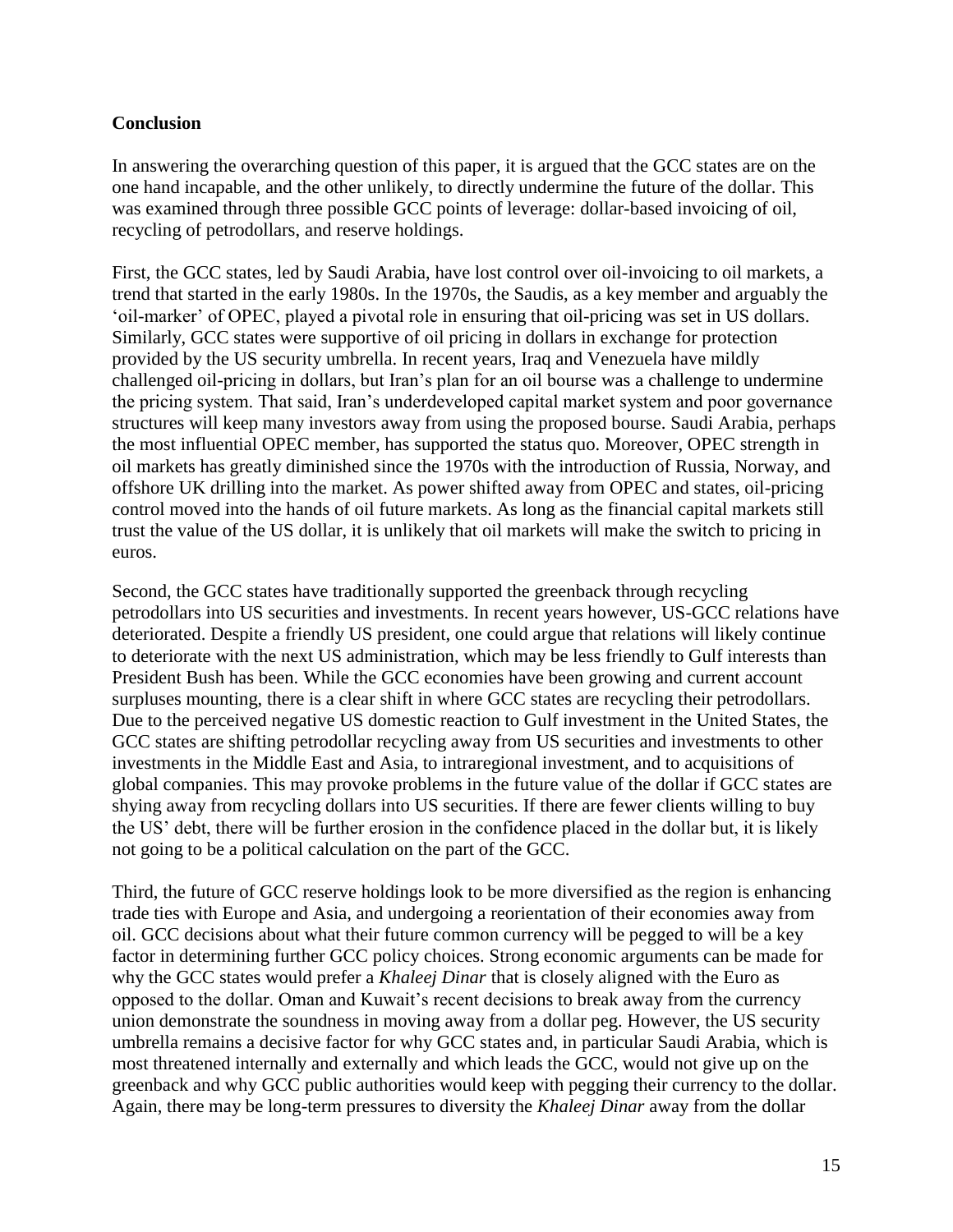toward the Euro, as trade links with Europe are enhanced. For now, the GCC will stay loyal to the dollar to preserve its internal and external security. Geopolitics, rather than economics, will dictate Gulf dollar loyalty.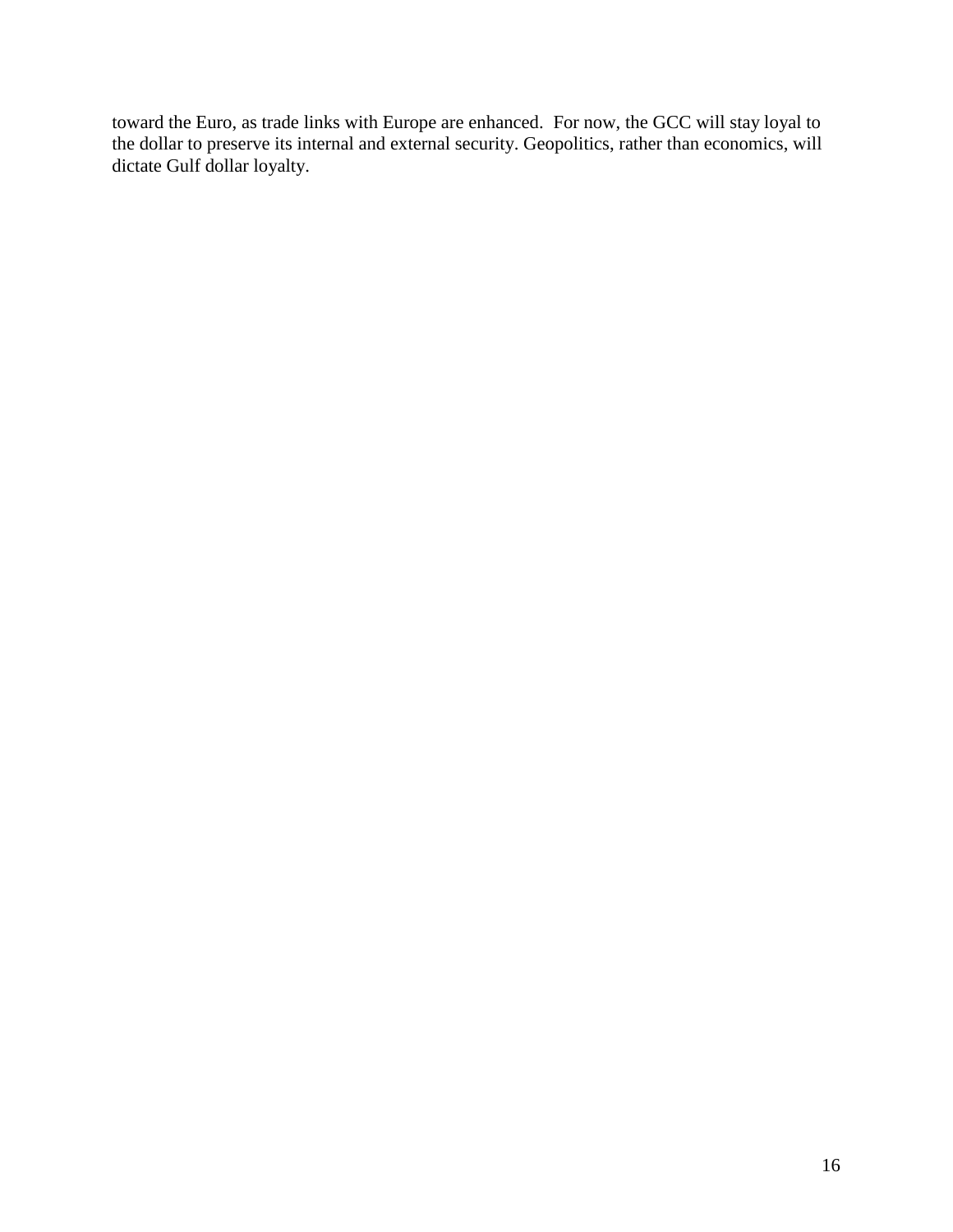| Country                     | Thousand Barrels per | Percentage of Top 15 |  |
|-----------------------------|----------------------|----------------------|--|
|                             | day                  | Oil Net Exporters    |  |
| Saudi Arabia                | 8525                 | 21%                  |  |
| Russia                      | 6866                 | 17%                  |  |
| <b>United Arab Emirates</b> | 2564                 | 6%                   |  |
| Norway                      | 2551                 | 6%                   |  |
| Iran                        | 2462                 | 6%                   |  |
| Kuwait                      | 2340                 | 6%                   |  |
| Venezuela                   | 2183                 | 5%                   |  |
| Nigeria                     | 2131                 | 5%                   |  |
| Algeria                     | 1842                 | 5%                   |  |
| Mexico                      | 1710                 | 4%                   |  |
| Libya                       | 1530                 | 4%                   |  |
| Iraq                        | 1438                 | 4%                   |  |
| Angola                      | 1379                 | 3%                   |  |
| Kazakhstan                  | 1145                 | 3%                   |  |
| Qatar                       | 1032                 | 3%                   |  |
| Total (Top 15)              | 39698                | 100%                 |  |

Table 1: Top World Oil Net Exporters, 2006 (thousand barrels per day)

Reference: Energy Information Administration, Country Energy Profiles http://tonto.eia.doe.gov/country/index.cfm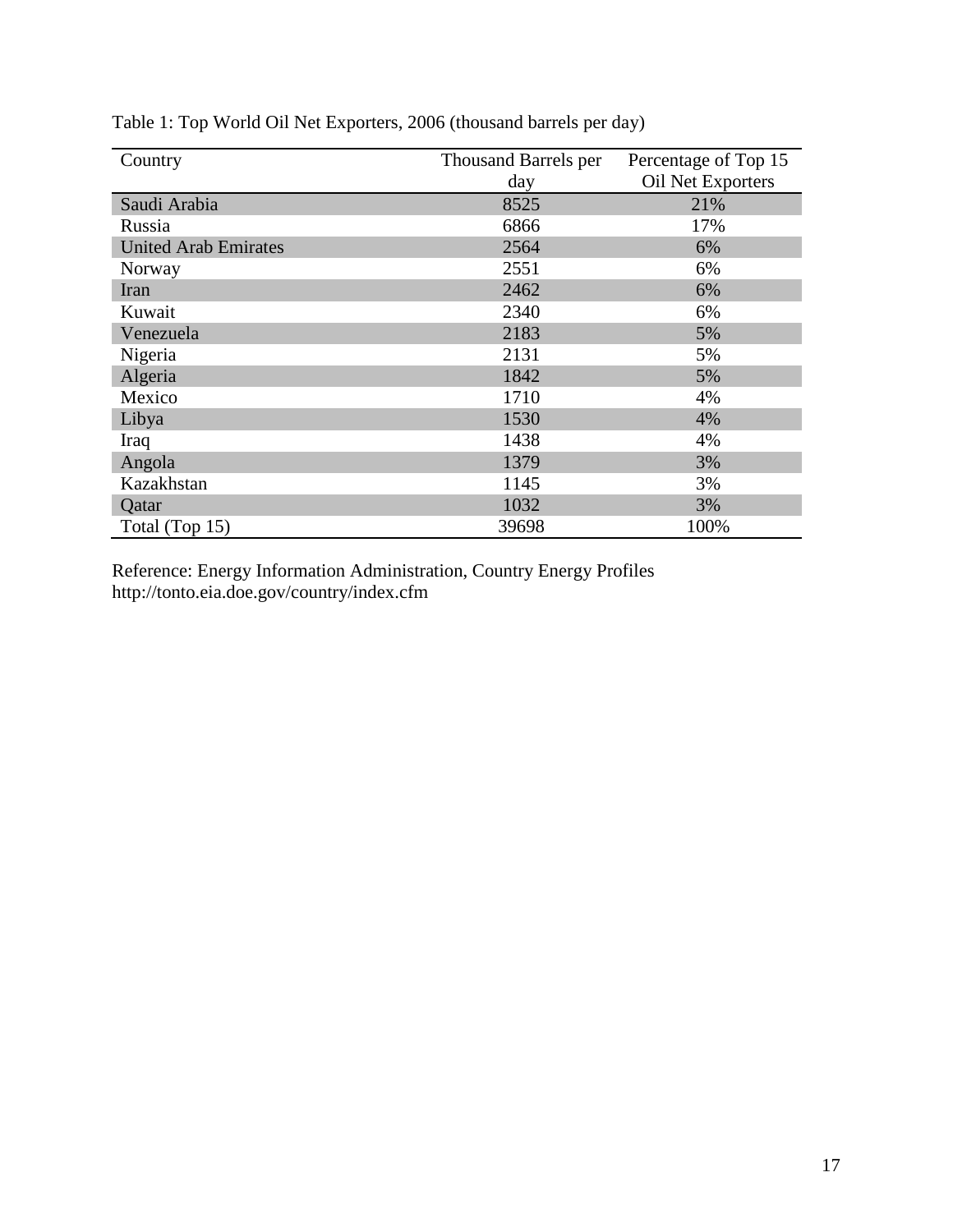

Figure 1: Oil Exporters versus Asian Official Reserves

Reference: Petrodollars, Asset Prices, and the Global Financial System, Ramin Toloui, Capital Perspectives, PIMCO, January 2007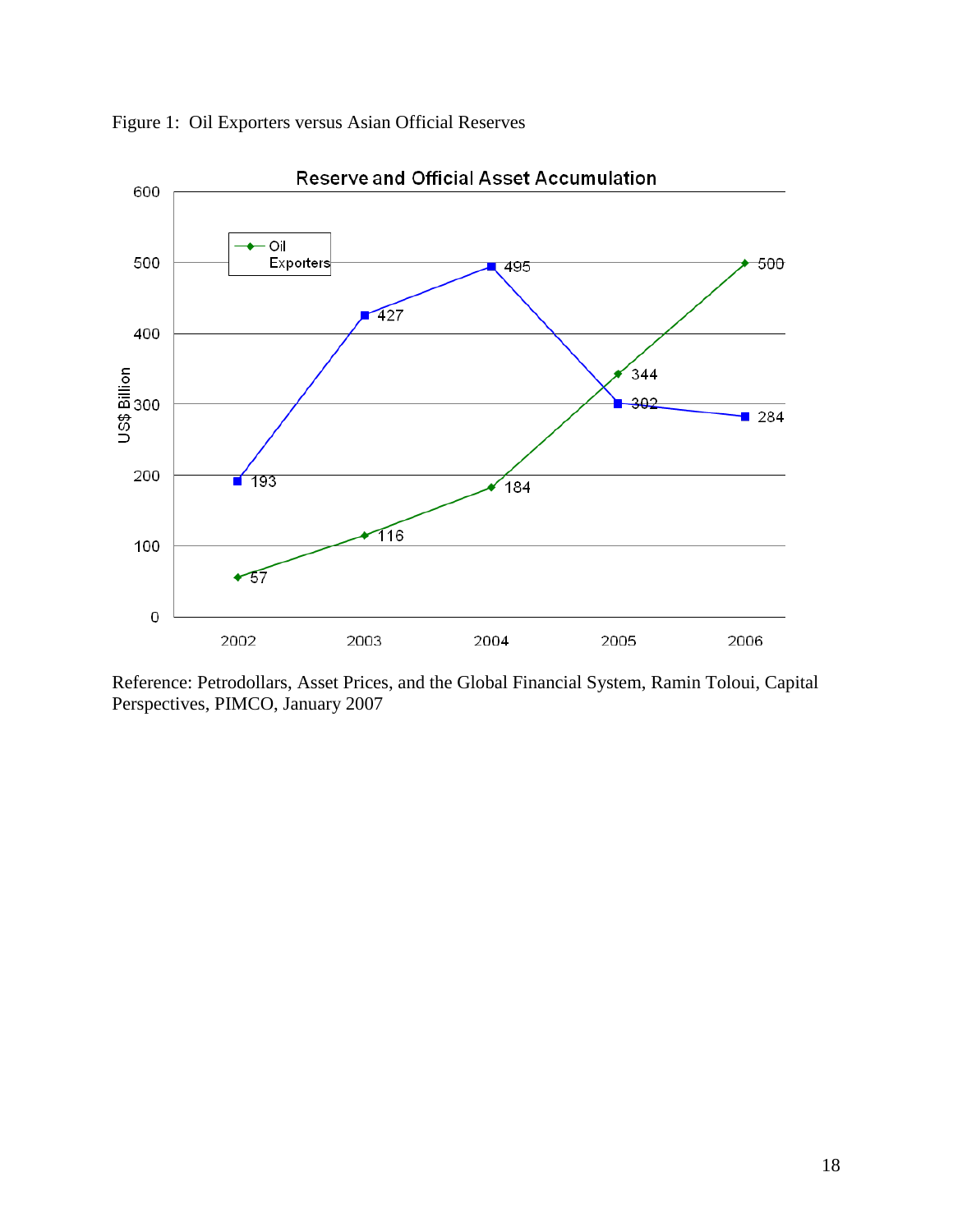



\*based on accession countries that join European Monetary Union in 2010, but the United Kingdom does not join and "currencies depreciate at the 20-year rate experienced up to 2007"

Taken from: Menzie Chinn and Jeffrey Frankel, "Why the Euro Will Rival the Dollar". *International Finance* 11 (1), 49-73.

Table 2: GCC Estimated Geographical Distribution of Capital Outflows, 2002-2006 (billions of dollars)

| U.S.                         | 300 |
|------------------------------|-----|
| Europe                       | 100 |
| Middle East and North Africa | 6U  |
| Asia                         | 60  |
| Other                        | 22  |
| Total                        | 542 |

Source: Regional Briefing Gulf Cooperation Council: Tracking GCC Petrodollars, The Institute of International Finance Inc., May 2007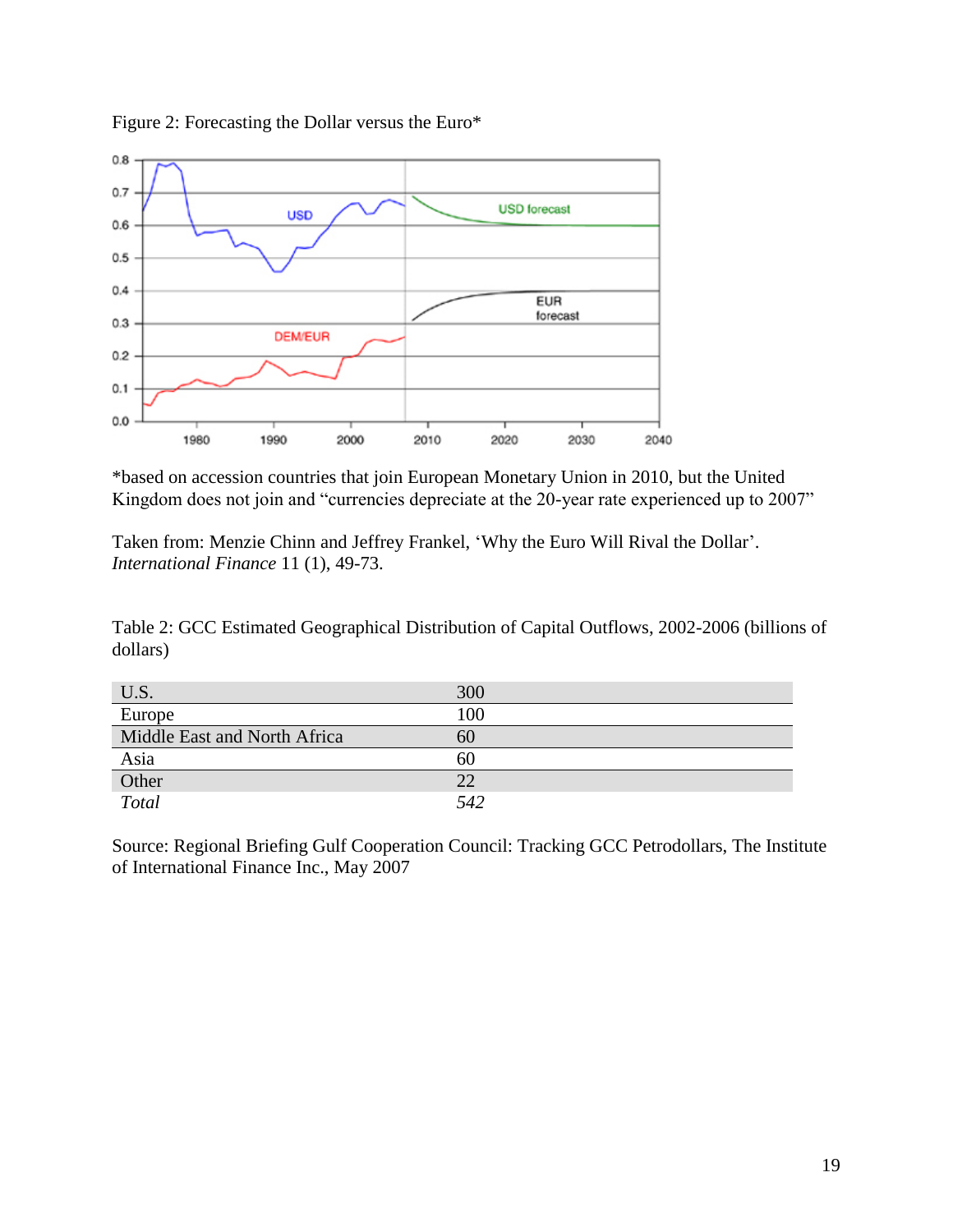|                                | 2002   | 2003    | 2004   | 2005   | 2006   | Total |
|--------------------------------|--------|---------|--------|--------|--------|-------|
| <b>Current Account Surplus</b> | 25     | 53      | 89     | 167    | 208    | 542   |
| Change in U.S. equity          | $-7.8$ | 5.5     | 23.4   | 13.8   | 29.5   | 64.4  |
| holdings                       |        |         |        |        |        |       |
| Change in long term U.S.       | 14.4   | $-13.1$ | 6.9    | 18.7   | 41.4   | 68.3  |
| debt                           |        |         |        |        |        |       |
| Change in short term U.S.      | 2.0    | 8.6     | 5.3    | 6.1    | 23.5   | 45.5  |
| debt                           |        |         |        |        |        |       |
| Change in net U.S. bank        | 0.8    | 3.6     | $-1.0$ | $-0.6$ | $-1.9$ | 0.9   |
| deposits                       |        |         |        |        |        |       |

Table 3: GCC: Tracking the Disposition of the Current Account Surplus (billions of dollars)

Source: Regional Briefing Gulf Cooperation Council: Tracking GCC Petrodollars, The Institute of International Finance Inc., May 2007





Source: US Census Bureau, Foreign Trade Investment, 2008.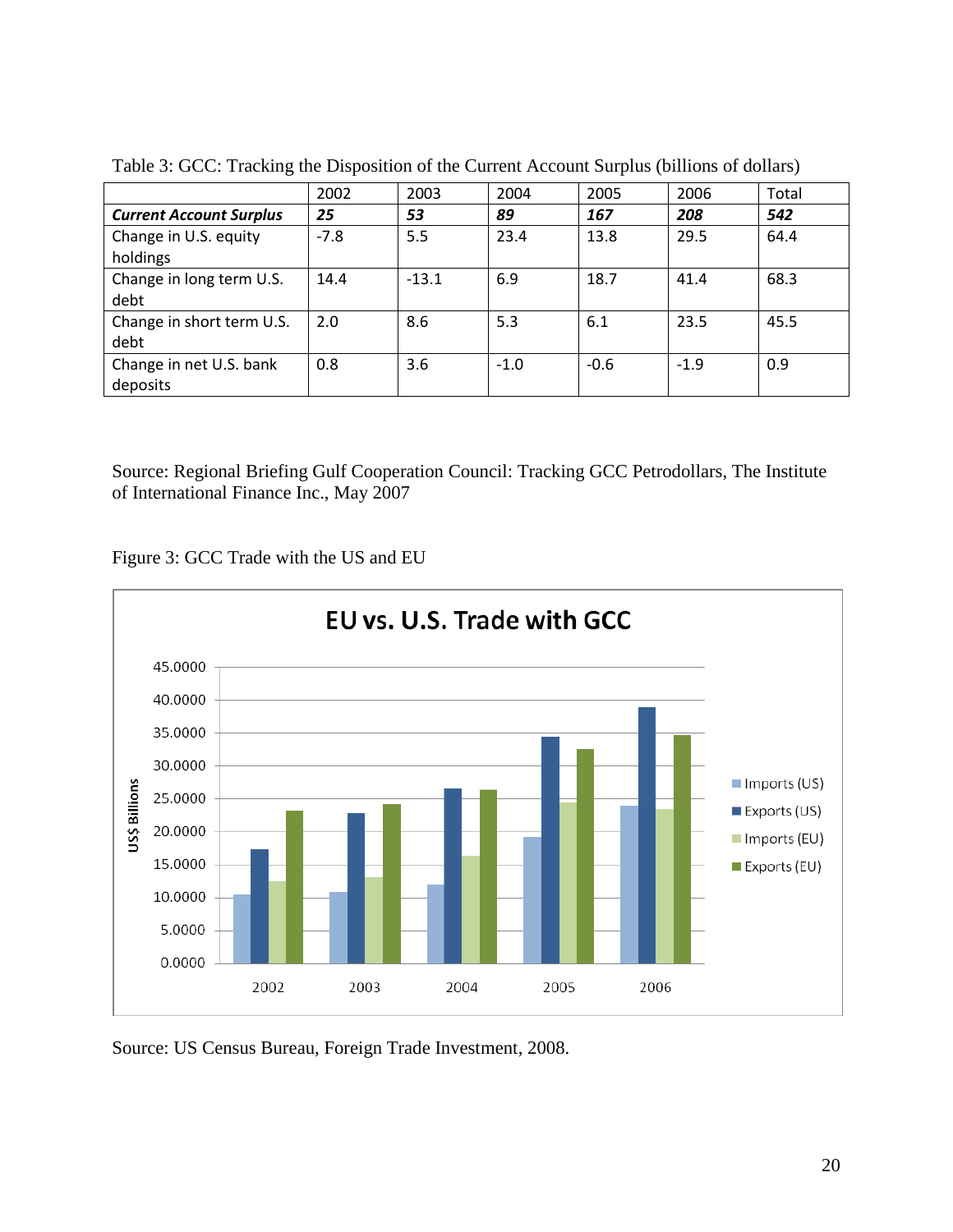#### **NOTES**

 $\overline{a}$ 

<sup>1</sup> See Ronald I. McKinnon, 'The Euro Threat is Exaggerated', *The International Economy*, Vol.12, No. 60 (1998), pp. 32–33.

<sup>2</sup> Ed Blanche, "Iran takes on US but at what cost?" *The Middle East*, (March 2006) p. 23.

<sup>3</sup> International Institute for Finance. Regional Briefing Gulf Cooperation Council. 31 May 2007. [http://iif.com/emr/emr-af.](http://iif.com/emr/emr-af)

4 See Louise Story, "An Oracle of Oil Predicts \$200-a-Barrel Crude", *The New York Times*, 21 May 2008.

5 IMF. *Regional economic outlook : Middle East and Central Asia* (Washington, D.C.: International Monetary Fund, 2008), p. 44. <http://www.imf.org/external/pubs/ft/reo/2008/MCD/eng/mreo0508.pdf>

6 IMF. *Regional economic outlook* , 2008, p.61.

<sup>7</sup> International Institute for Finance. Regional Briefing Gulf Cooperation Council, 31 May 2007. <http://iif.com/emr/emr-af>

<sup>8</sup> George Magnus, 'Petrodollars: Where are they and do they matter?,' *UBS Investment Research*, 19 July 2006, p.5.

9 Siddiqi Moin, "Gulf Cooperation Council Goes for Growth," *The Middle East*, 1 December 2006.

<sup>10</sup> McKinsey & Company. 'The New Power Brokers: How Oil, Asia, Hedge Funds, and Private Equity are Shaping Global Capital Markets", *The McKinsey Quarterly*, October 2007. [http://www.mckinsey.com/mgi/publications/The\\_New\\_Power\\_Brokers/](http://www.mckinsey.com/mgi/publications/The_New_Power_Brokers/)

<sup>11</sup> International Institute for Finance. Regional Briefing Gulf Cooperation Council, 31 May 2007. <http://iif.com/emr/emr-af>

<sup>12</sup> *The Euro's Challenge to the Dollar*, IMF Working Paper, IMF, Washington, D.C., 2006, p.20.

<sup>13</sup> Eric Helliener, 'Political Determinants of International Currencies: What Future for the US Dollar?', *Review of International Political Economy*, Vol. 15, No. 3 (2008).

<sup>14</sup> See Danske Bank, "Will the decline in USD become disorderly?" *FX Crossroads*, 14 November 2007.

<sup>15</sup> The IMF has also argued that the high oil prices cannot be explained by the 'fundamentals' and points to market speculators as a key factor in higher prices. See IMF. *Regional economic outlook* , 2008. p. 27.

<sup>16</sup> Musa Essayad and Ibrahim Algahtani, 'Policy Issues Related to Substitution of the US Dollar in Oil Pricing', *International Journal of Global Energy Issues*, Vol. 23, No. 1 (2005), p. 75.

<sup>17</sup> *The US-Saudi Arabian Joint Commission on Economic Cooperation*', Government Accounting Office (GAO), (Washington, DC: US GAO, 22 March, ID 79-7, 1979).

<sup>18</sup> Edward Morse, 'A New Political Economy of Oil?,' *Journal of International Affairs*, Vol. 53, No. 1 (Fall 1999), p.4.

<sup>19</sup> David E. Spiro, *The hidden hand of American hegemony: petrodollar recycling and international markets* (Ithaca, NY:Cornell University Press, 1999), pp. 105-126.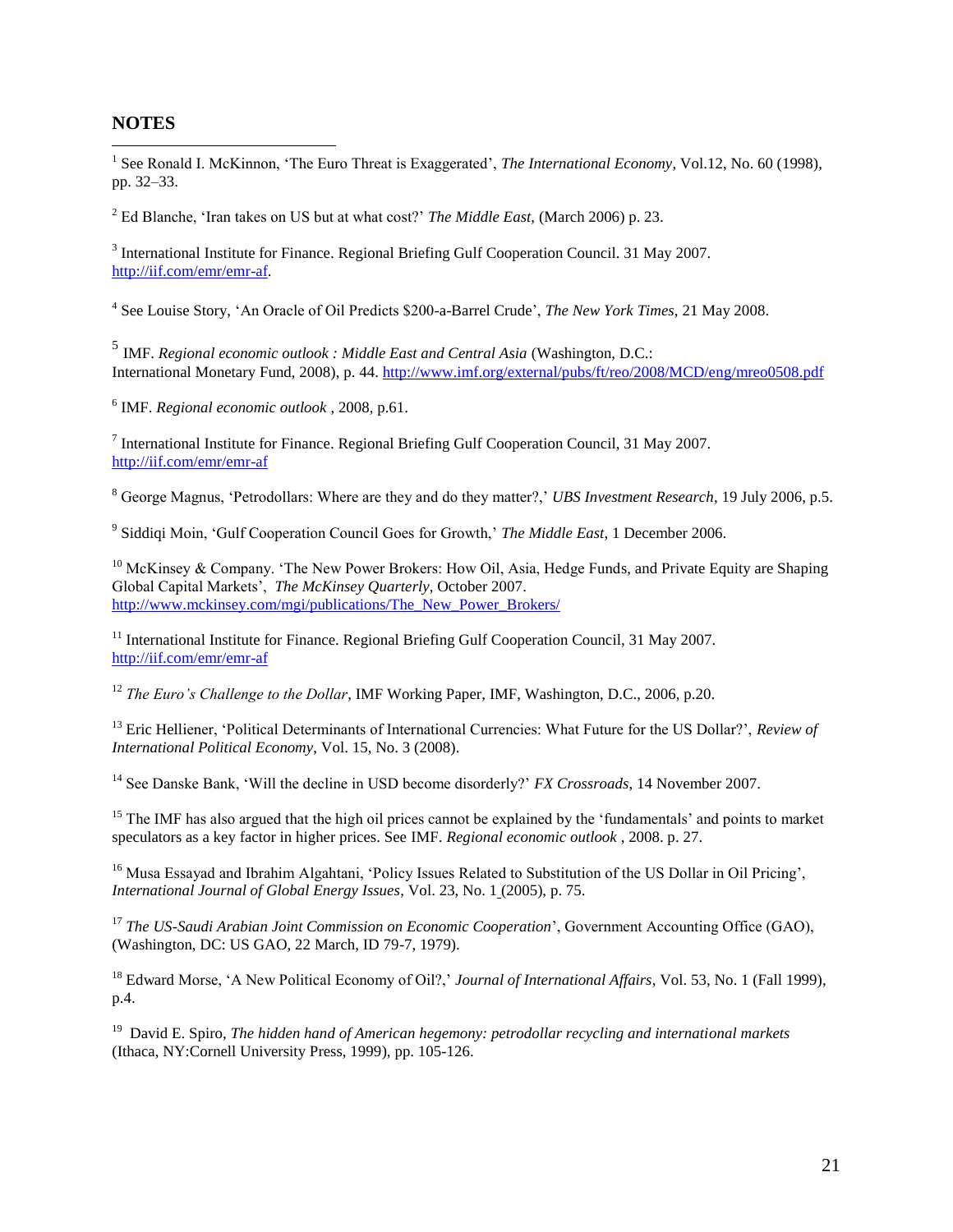$\overline{a}$ <sup>20</sup> Musa Essayad and Donald Marx, 'OPEC and optimal currency portfolios,' *Oil, Gas, and Energy Quarterly*, Vol. 49, No. 2 (2001), pp. 363-384; See also Oystein Noreng, "Oil, the Euro, and the Dollar," *Journal of Energy and Development,* Vol. 30, No.1 (2004), pp. 53-80.

<sup>21</sup> See Bessma Momani, "Reacting to Global Forces: Economic and Political Integration of the GCC" *Journal of the Gulf and Arabian Peninsula Studies*, January 2008.

<sup>22</sup> Oystein Noreng, 'The euro and the oil market: new challenges to the industry', *Journal of Energy Finance and Development*, No. 4 (1999), pp. 29-68.

<sup>23</sup> Gregory Gause, 'Relations between the Gulf Cooperation Council States and the United States,' *Gulf Research Center*, Dubai, 2004.

<sup>24</sup> Simon Bromley, 'The United States and the Control of World Oil', *Government and Opposition*, Vol. 40, No. 2 (2005), p. 244.

 $25$  Essayad and Marx, 'OPEC and optimal currency portfolios', pp. 364-384.

<sup>26</sup> Essayad and Algahtani, 'Policy Issues Related to Substitution of the US Dollar in Oil Pricing', p.72.

<sup>27</sup> See Noreng, 'Oil, the Euro, and the Dollar', pp. 53-80;

<sup>28</sup> Benjamin Cohen, 'The Geopolitics of Currencies and the Future of the International System,' Paper prepared for a conference on *The Geopolitics of Currencies and Oil*, Madrid, 7 November 2003, pp. 18-19.

 $^{29}$  Russian President Putin first alluded to the idea of using petroeuros instead of petrodollars in 1999 during an EU meeting in Helsinki, and again in a news conference with the German Chancellor in Yekaternburg in 2003. In the later meeting, Putin remarked: "We do not rule out that it [petroeuro] is possible. That would be interesting for our European partners…but this does not depend solely on us. We do not want to hurt prices on the market," quoted from Catherine Belton, "Putin: Why not price oil in Euro?,*' Moscow Times*, 10 October 2003, p. 1.

<sup>30</sup> William Clark, *Petrodollar Warfare: Oil, Iraq and the Future of the Dollar* (Gabriola Island: New Society Publishers 2005), p.31.

 $31$  As US rationales for war in Iraq have continued to be exposed for naught- weapons of mass destruction, Iraqi connection to 9/11, spreading democratization in the Middle East- radical critics have charged that the real motivation behind the war in Iraq was to prevent other OPEC members from also selling oil in euros; see Clark, *Petrodollar Warfare: Oil, Iraq and the Future of the Dollar*, p. 31.

<sup>32</sup> "Iran Ends Oil Transactions in US Dollars," *The Associated Press*, 30 April 2008.

<sup>33</sup> Gause, 'Relations between the Gulf Cooperation Council States and the United States', pp. 17-18.

<sup>34</sup> Morse, 'A New Political Economy of Oil?'. p. 13.

<sup>35</sup> Kamran Dadkhah, "Futures market for Crude Oil," in Siamack Shojai and Bernard S. Katz (eds), *The Oil Market in the 1980s* (New York: Praeger, 1992), pp. 210-211.

<sup>36</sup> Morse, 'A New Political Economy of Oil?', p. 21.

<sup>37</sup> Elitza Mileva and Nikolaus Siefried, 'Oil Market Structure, Network Effects and the Choice of Currency for Oil Invoicing", *Occasional Paper Series* (Frankfurt: European Central Bank 2007).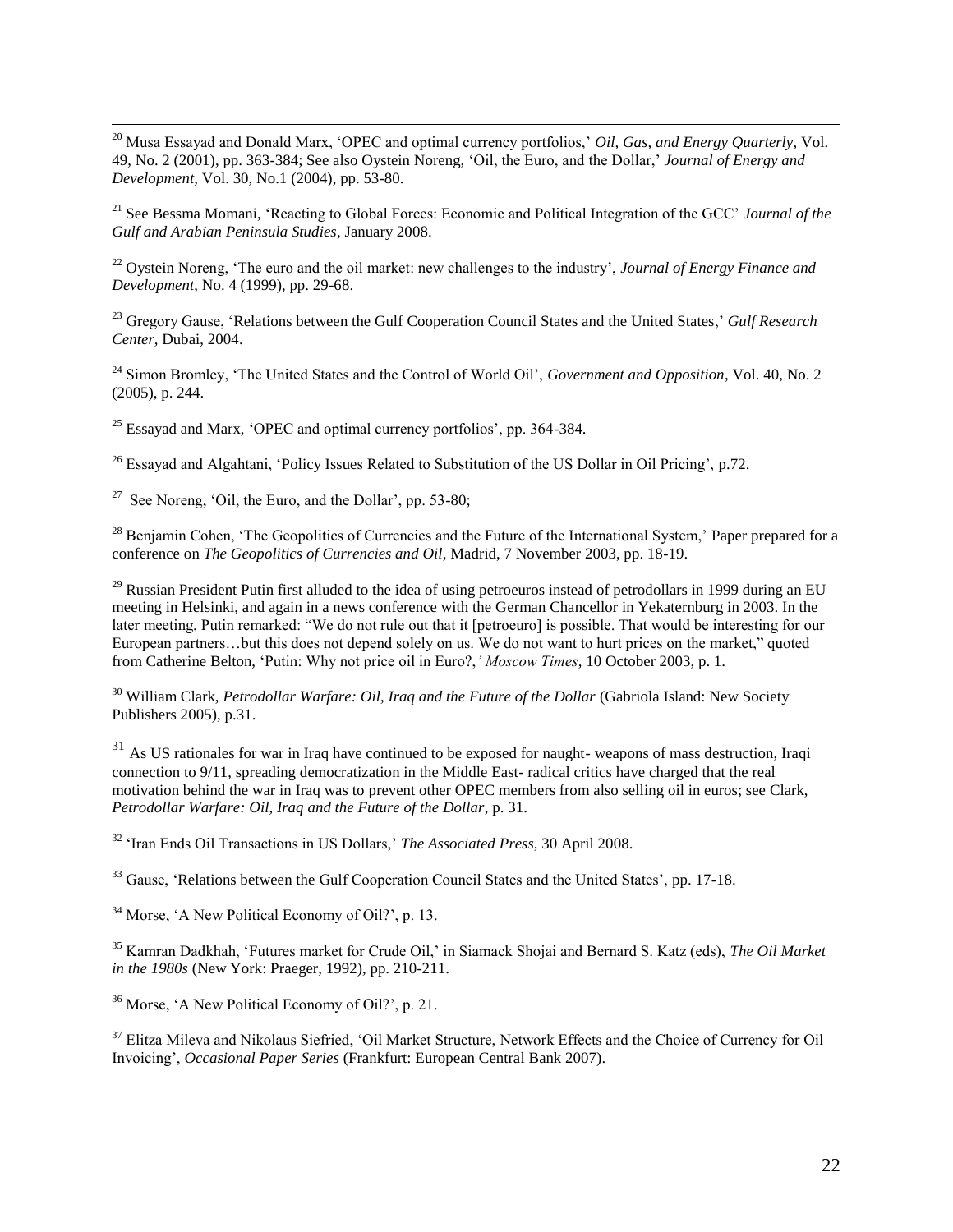<sup>38</sup> See Katherine Stephan, 'Oil Companies and the International Oil Market,' in Svetlana Tsalik and Anya Schiffrin (eds), *Covering Oil: A Reporter's Guide to Energy and Development* (New York: Open Society Institute 2005).

<sup>39</sup> Robert Looney, 'A Euro-Denominated Oil Bourse in Iran: Potential Major Force In International System?,' *Gulf Research Centre*, Dubai, 2006, p. 8; Noreng, "Oil, the Euro, and the Dollar", p. 40.

<sup>40</sup> Javad Yarjani, Head of the Petroleum Market Analysis Department, OPEC, "The Choice of Currency for the Denomination of the Oil Bill", Speech given at Oviedo, Spain at a meeting on *The International Role of the Euro*, convened by the Spanish Minster of Economic Affairs, 14 April 2002.

<sup>41</sup> Mark Irvine, 'Long Shot: The prospects for a Conversion to Euro Pricing in Oil Markets' *Elements* (Spring, 2005).

<sup>42</sup> Mark Irvine, 'Long Shot: The prospects for a Conversion to Euro Pricing in Oil Markets'.

<sup>43</sup> Yarjani, 'The Choice of Currency for the Denomination of the Oil Bill.'

 $\overline{a}$ 

<sup>44</sup> Iran has already started to trade oil in Euros in bilateral contracts with the EU and has a \$70 billion gas deal with China (the second largest oil-consumer), but pricing remained set in US dollars. In December 2006, Iran also announced that its Central Bank would replace all dollar assets and future foreign transactions with euros.

<sup>45</sup> Looney, 'A Euro-Denominated Oil Bourse in Iran: Potential Major Force In International System?' p. 8.

<sup>46</sup> Looney, "A Euro-Denominated Oil Bourse in Iran: Potential Major Force In International System*?*" p. 8.

 $47$  It should be noted that because oil-pricing is more market based, the kind of state bargains used to decrease oil prices are now less successful and that oil markets are more vulnerable to political crises and risk in oil producing states. So, oil markets can lead to steep increases in oil prices despite consistent supply because risk is factored into oil prices.

<sup>48</sup> Irvine, 'Long Shot: The prospects for a Conversion to Euro Pricing in Oil Markets'.

<sup>49</sup> Spiro, *The hidden hand of American hegemony: petrodollar recycling and international markets*.

<sup>50</sup> Spiro, *The hidden hand of American hegemony: petrodollar recycling and international markets*, p.37.

<sup>51</sup> Government Accounting Office (GAO), 'Are OPEC Financial Holdings A Danger to the US Banks or the Economy?" Washington, DC, US GAO, 11 June, ID 79-45, 1979.

<sup>52</sup> See Looney, *A Euro-Denominated Oil Bourse in Iran: Potential Major Force In International System?*" p. 8.

<sup>53</sup> See Government Accounting Office (GAO), 'The US-Saudi Arabian Joint Commission on Economic Cooperation", (Washington, DC: US GAO, 22 March, ID 79-7, 1979).

<sup>54</sup> GAO, 'The US-Saudi Arabian Joint Commission on Economic Cooperation', p. 36.

<sup>55</sup> GAO, 'The US-Saudi Arabian Joint Commission on Economic Cooperation', p. 48.

<sup>56</sup> See "Saudi Arabia: Current Issues and U.S. Relations," *Congressional Research Service*, Washington, D.C., Library of Congress, 2006.

<sup>57</sup> Don De Marino, "How Can The U.S. Reopen For Business To The Arab World?", *Middle East Policy*, Vol. XIII, No. 2 (2006).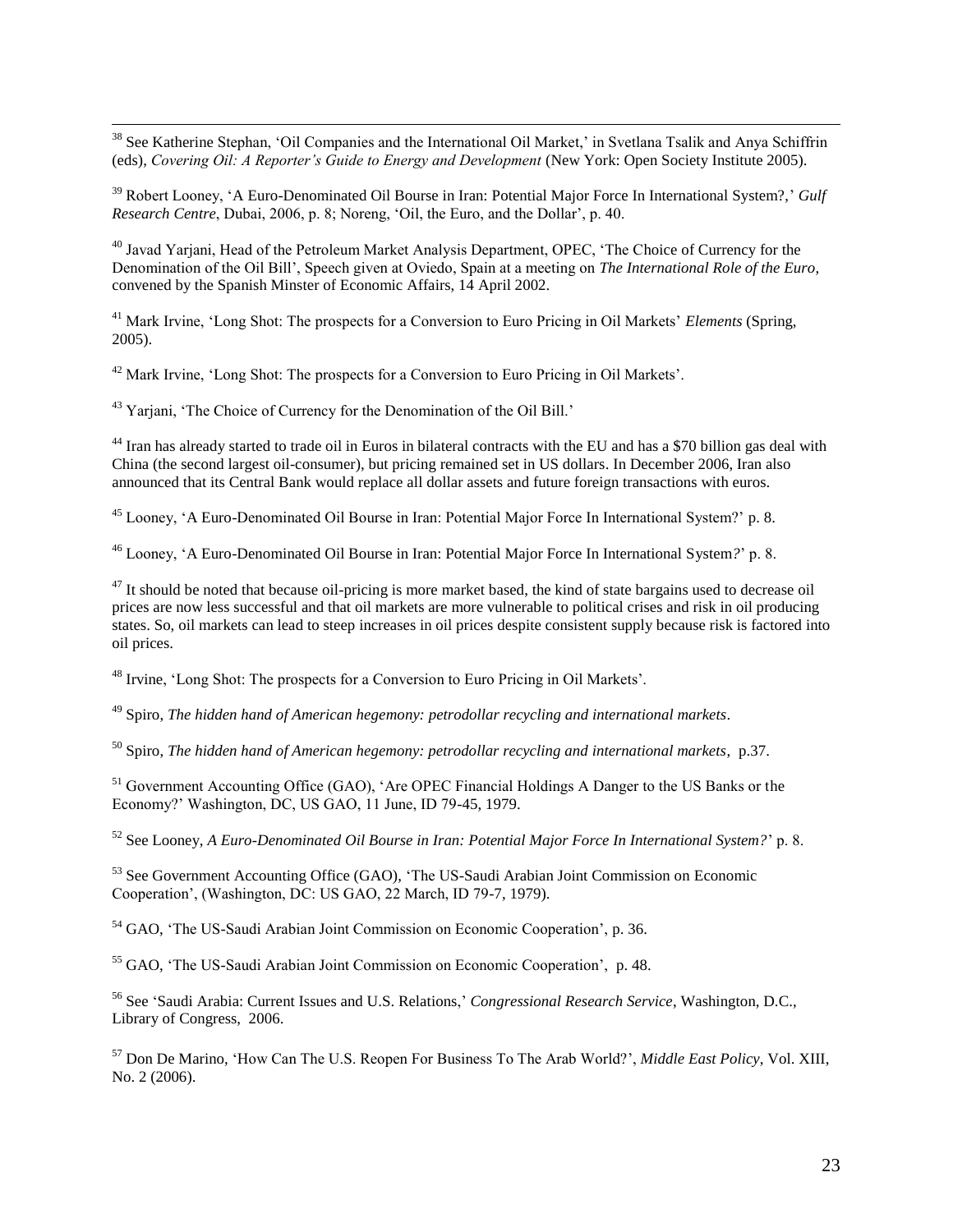<sup>58</sup> Heather Timmons, "Asia finding rich partners in Mideast," *The New York Times*, 1 December 2006.

<sup>59</sup> Lawrence Summers, "Funds that shake capitalist logic", *The Financial Times*, 29 July 2007.

<sup>60</sup> See Henry Paulson, "Paulson Remarks On Open Investment Before the US-UAE Business Council" US Department of Treasury, 2 June 2008, [http://www.ustreas.gov/press/releases/hp1001.htm.](http://www.ustreas.gov/press/releases/hp1001.htm)

61 "The Petrodollar Puzzle", *The Economist*, 9 June 2007, p. 86.

 $\overline{a}$ 

<sup>62</sup> Siddiqi Moin, "Gulf Cooperation Council Goes for Growth," *The Middle East,* 1 December 2006.

<sup>63</sup> Christian Menegatti and Brad Setser, 'Are GCC Dollar Pegs and Impediment to Global Adjustment? And Does Pegging to the Dollar Make Domestic Sense?," *Roubini Global Economic Service*, 2006.

<sup>64</sup> See 'Gulf Investments and Its Trends,' *Gulf Industrial Bulletin* (Doha: GOIC 2006), available at http://www.goic.org.qa/relatedDocs/GIB/GIB66\_E.pdf

<sup>65</sup> See Andrew Cooper and Bessma Momani, 'The Challenge of Re-branding Countries in the Middle East: Opportunities through New Networked Engagements versus Constraints of Embedded Negative Images," Paper presented to the *International Studies Association Annual Conference*, San Francisco, March 2008.

<sup>66</sup> See Matteo Legrenzi, 'Did the GCC Make a Difference? Institutional Realities and (Un)Intended Consequences,' in Cilja Harders and Matteo Legrenzi (eds), *Beyond Regionalism? Regional Cooperation , Regionalism and Regionalization in the Middle East* (Hampshire: Ashgate, 2008).

<sup>67</sup> IMF. *Regional economic outlook* , 2008. p. 8.

<sup>68</sup> Moin, 'Gulf Cooperation Council Goes for Growth,'

<sup>69</sup> EIU, "Near East meets Far East: the rise of Gulf investment in Asia" Economist Intelligence Unit. September 2007.

 $70$  EIU. 'Near East meets Far East: the rise of Gulf investment in Asia'. p.5.

 $71$  EIU, 'Near East meets Far East: the rise of Gulf investment in Asia'. p.7.

<sup>72</sup> Ramin Toloui, "Petrodollars, Asset Prices, and the Global Financial System" Capital Perspectives, PIMCO, January 2007, p.6.

<sup>73</sup> 'Regional Briefing Gulf Cooperation Council: Tracking GCC Petrodollars', The Institute of International Finance. May 2007. p. 4. <http://iif.com/emr/emr-af/>

<sup>74</sup> 'Regional Briefing Gulf Cooperation Council: Tracking GCC Petrodollars'. p.4.

<sup>75</sup> Ugo Fasano and Zubair Iqbal, "Common Currency," *Finance and Development*, Vol. 39, No. 4 (2002), are optimistic that with added institutionalization, like the creation of a regional central bank, the GCC"s currency unification should produce positive results. For GCC currency unification to succeed, as some economists have argue, the GCC needs to liberalize capital and labour mobility, have flexible prices and wages, and have a fiscal transfer system; see "Lyons Raises Doubts over GCC Common Currency," *Middle East Economic Digest (MEED),* Vol. 50, No. 6 (2006), p. 24.

<sup>76</sup> See Brad Sester, "The Case for Exchange Rate Flexibility in Oil-Exporting Economies", *Policy Brief*, Peterson Institute for International Economics, November 2007.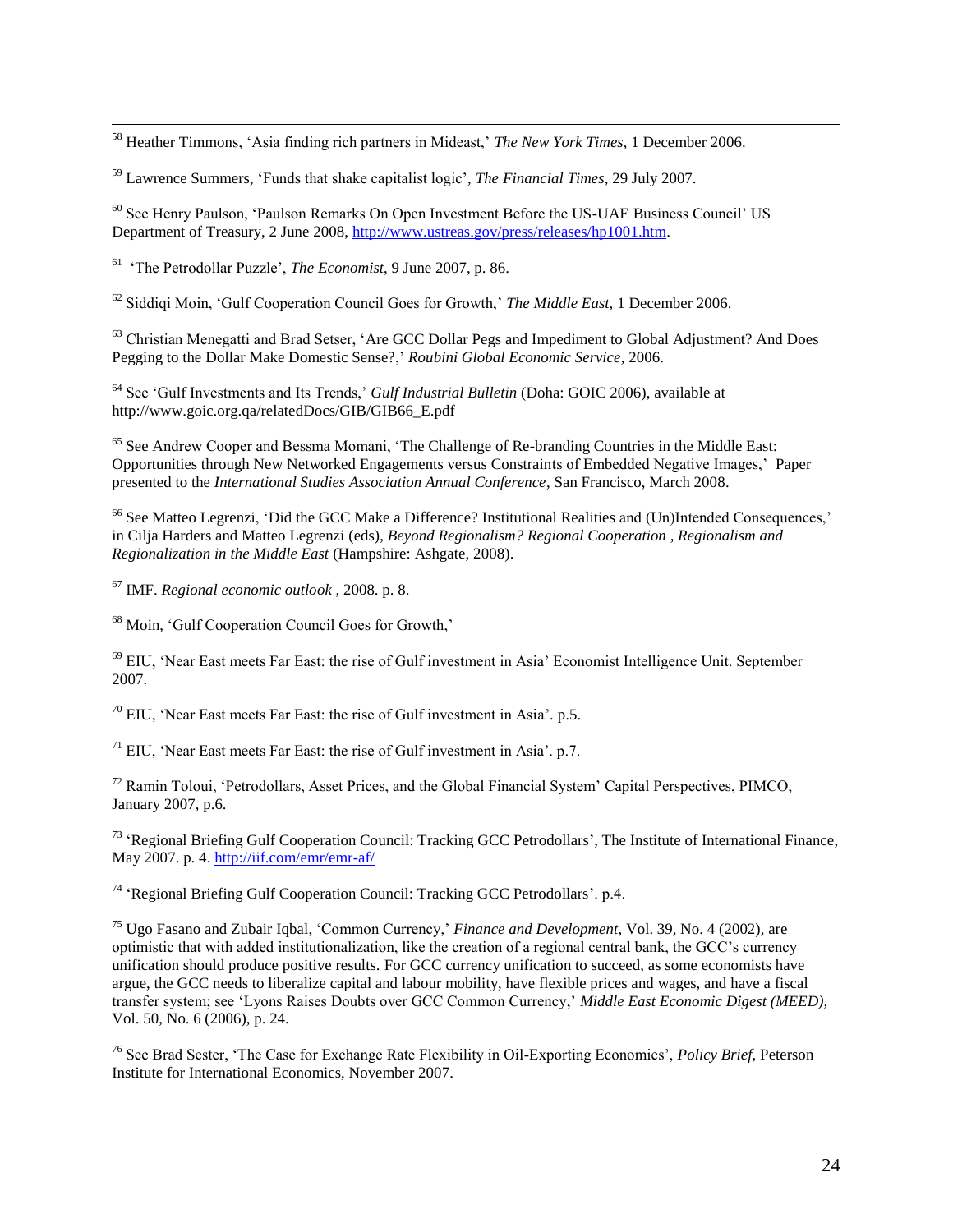$\overline{a}$  $77$  Kuwait which had used a basket of currencies, aligned its currency closer to the dollar in preparation for the currency union in 2003 and then again de-pegged its currency in 2007.

<sup>78</sup> "The Dollar: Time to break free" *The Economist*, 22 November 2007.

<sup>79</sup> "Regional Economic Outlook: Middle East and Central Asia," *IMF Working Paper*, IMF, Washington, D.C., 2006, p. 3.

<sup>80</sup> Jeffrey Frankel, 'A Proposed Monetary Regime for Small Commodity Exporters: Peg to the Export Price', *International Finance*, Vol. 6, No. 1 (March 2003), pp. 61-88.

<sup>81</sup> See "UAE Rejects calls to drop the dollar," *Khaleej Times*, 29 February 2008

<sup>82</sup> See Economist. "Countdown to lift-off," *The Economist*, 22 November 2007.

<sup>83</sup> Outside the GCC, moreover, Syria also announced that it would use euros in government transactions as opposed to dollars and a number of other Middle East central banks hinted of adopting similar policies in reaction to the failed ports deal. See Philip Thornton, "Arab central banks move assets out of dollar," *The Independent*, 14 March 2006.

<sup>84</sup> Veronica Brown. "DIFC CEO sees more Gulf FX moves away from dollar" *Reuters*, 25 March 2007.

<sup>85</sup> See Sester, 'The Case for Exchange Rate Flexibility in Oil-Exporting Economies'; Gerard Lyons, 'Middle East must loosen ties to the dollar," *The Financial Times*, 6 December 2007.

<sup>86</sup> The name for the proposed currency has yet to be decided upon. Some media reports have referred to it as the Khaleej Dinar, although this will be a contested term.

<sup>87</sup> "Regional Currency Areas and the use of Foreign Currencies," *BIS Papers*, No. 17 (2003), available at http://www.bis.org/publ/bppdf/bispap17.pdf

<sup>88</sup> Emilie Rutledge, 'Gulf Monetary Union is a cracking project?,' *Gulf News*, 16 December 2006; See also Menegatti and Setser, ""Are GCC Dollar Pegs and Impediment to Global Adjustment? And Does Pegging to the Dollar Make Domestic Sense?"

<sup>89</sup> Gaurav Ghose, "UAE Doubts union deadline," *Gulf News* 18 December 2006; see also Rutledge, "Gulf Monetary Union is a cracking project?'.

<sup>90</sup> Mohammed Abbas, "Bahrain to ditch dollar peg, report claims" *Reuter*, 11 December 2007.

<sup>91</sup> Andrew England, "Saudis urged to revalue riyal" *The Financial Times*, 13 January 2008.

<sup>92</sup> Simeon Kerr, "Qatar considers dropping dollar peg" *The Financial Times*, 30 January 2008.

<sup>93</sup> Oystein Noreng, 'Oil, the Euro, and the Dollar,' Journal of Energy and Development 30/1 (Autumn 2004) pp: 53-80.

<sup>94</sup> Henner Furtig, "GCC-EU Political Cooperation: Myth or Reality?" *British Journal of Middle Eastern Studies*, Vol. 31, No. 1 (2004), p.30.

<sup>95</sup>Furtig, 'GCC-EU Political Cooperation: Myth or Reality?' p. 30.

<sup>96</sup> Bessma Momani, "A Middle East Free Trade Area: Economic Interdependence and Peace Considered," *World Economy,* Vol. 30, No. 11 (2007), pp. 1682-1700.